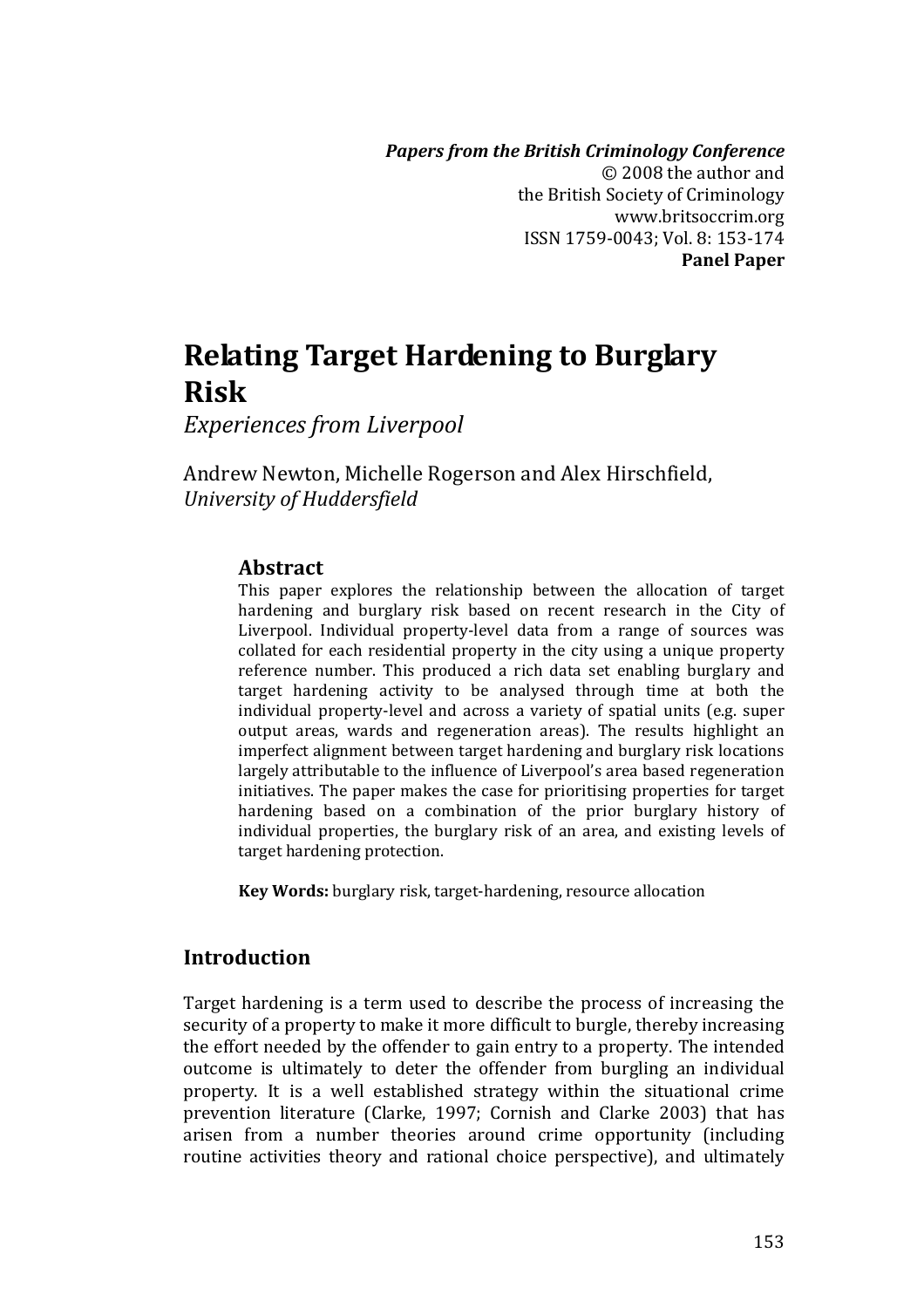aims to reduce opportunities for offending through a range of measures. Target hardening has been employed internationally, and has been widely cited as an effective strategy for burglary reduction (Weisel, 2002; Hirschfield, 2004; Millie and Hough, 2004; Hamilton‐Smith and Kent, 2005).

This paper examines the use of target hardening in the City of Liverpool. It stems from research commissioned jointly by Liverpool Citysafe and the Liverpool Housing Market Renewal Initiative1 (HMRI).The objective of the study was to evaluate the impact of target hardening in the area, and to inform future prevention strategies. It is important to emphasise that the term target hardening used in this paper refers to a range of measures used by Liverpool Citysafe and includes all strategies which they themselves refer to as 'target hardening'. These include the fitting of new door and window locks, installation of alarms, the fitting of movement detection lighting, and fitting chains to doors. (The authors acknowledge that some of these may not be viewed as strictly target hardening strategies as they do not reduce the physical vulnerability of a property to attack).

Before the impact of target hardening on burglary could be examined, a key initial step was to assess the relationship between the occurrence of burglary and the allocation of target hardening. This required the generation of new data by combining information on burglary and target hardening at the individual property level. It also raised a number of questions about how target hardening was prioritised, the criteria used for selecting which individual properties to protect, what funding streams were available for target hardening, how resources were distributed across the case study area, and whether there were any additional or alternative objectives beyond burglary prevention for allocating target hardening. This paper, therefore, focuses on the relationship between the allocation of target hardening and burglary risk, as opposed to the actual impact of the target hardening on levels of burglary in the area. We also note there is an important distinction between risk and personal vulnerability (Millie, 2008) and this is likely to have implications for the allocation of resources. This will be touched upon again in the discussion at the end of this paper.

This paper will first briefly discuss the established literature on both domestic burglary and the use of target hardening for burglary prevention. It will review the established body of knowledge around burglary prevention and the relative successes demonstrated in the use of target hardening. It will suggest potential reasons why target hardening may be less successful, and will highlight the importance of allocating target hardening to properties most 'at risk'. It will then consider what happens to the link between protection and vulnerability to victimisation when alternatives to burglary risk (e.g. regeneration potential, housing demand) are used as the primary rationale for target hardening.

 $\overline{a}$ 

<sup>1</sup> http://www.liverpool.gov.uk/Housing/Housing\_Market\_Renewal\_Initiative/index.asp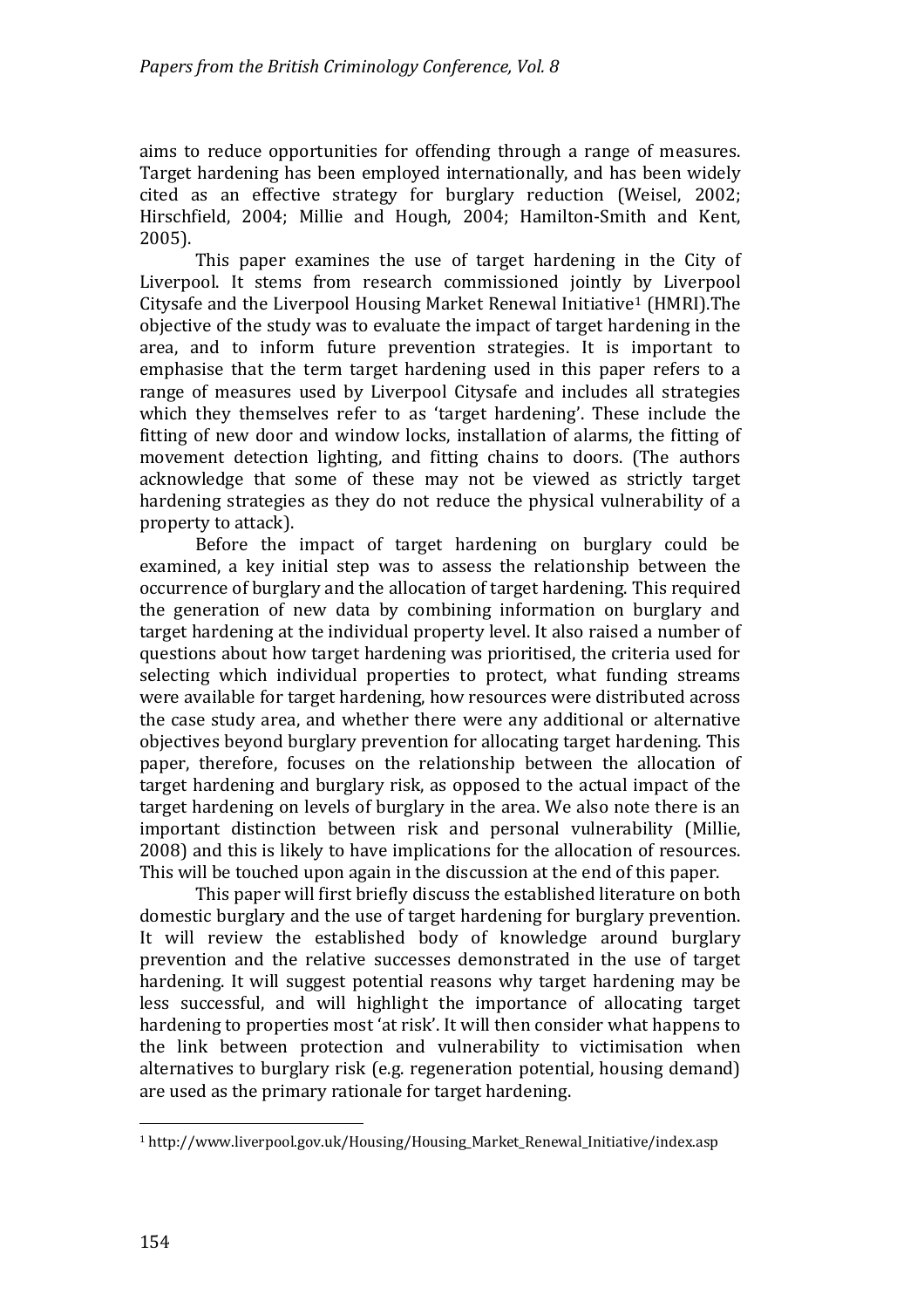The paper will then outline the background and context to this project and the primary research questions to be explored. This will include a brief description of Liverpool City and its housing structure followed by a discussion of the data collected for this research and the methods used. The findings are then discussed, highlighting some of the mismatches evident between the allocation of target hardening and burglary risk and how far there have been any changes in this over time. An explanation of these patterns is then attempted paying particular attention to the priorities used by the City Council to determine the allocation of target hardening measures and the evidence base that has been available (e.g. data on prior burglary risk and prior target hardening at the individual property level) to nform such decisions. The paper concludes with suggestions for future i policy and recommendations for further research.

# **Research questions**

The research questions focus on the relationship between target hardening and burglary risk, how this changes over time and how this might be explained, more specifically:

- To what extent does the allocation of target hardening relate to burglary risk?
- How has the relationship between burglary and target hardening changed over time?
- What potential reasons can be identified to explain overlap or mismatch between target hardening allocation and burglary risk?
- How far was target hardening distributed appropriately, given the distribution of populations and burglary risk across Liverpool?

# **Domestic burglary and target hardening**

The reduction of domestic burglary has remained high on the agenda of government and law enforcement policy for a number of years (Hamilton‐ Smith and Kent, 2005), and there has been a number of large scale national measures aimed at reducing domestic burglary. These have coincided with a long term trend of reductions in levels of burglary in England and Wales (Nicholas et al., 2007). Large national programmes aimed at tackling domestic burglary included the Safer Cities Programme (Ekblom et al., 1996) and the Crime Reduction Programme (CRP) (Homel et al., 2004). The Reducing Burglary Initiative<sup>2</sup> (RBI) was perhaps the largest initiative within the CRP where, over three rounds, 240 locally targeted projects received grants totalling in excess of £25 million (Kodz el al., 2004). In parallel to this funding a large volume of research into burglary prevention has evolved. This has identified a range of factors or characteristics that are

 $\overline{a}$ 

<sup>2</sup> http://www.crimereduction.homeoffice.gov.uk/bri.htm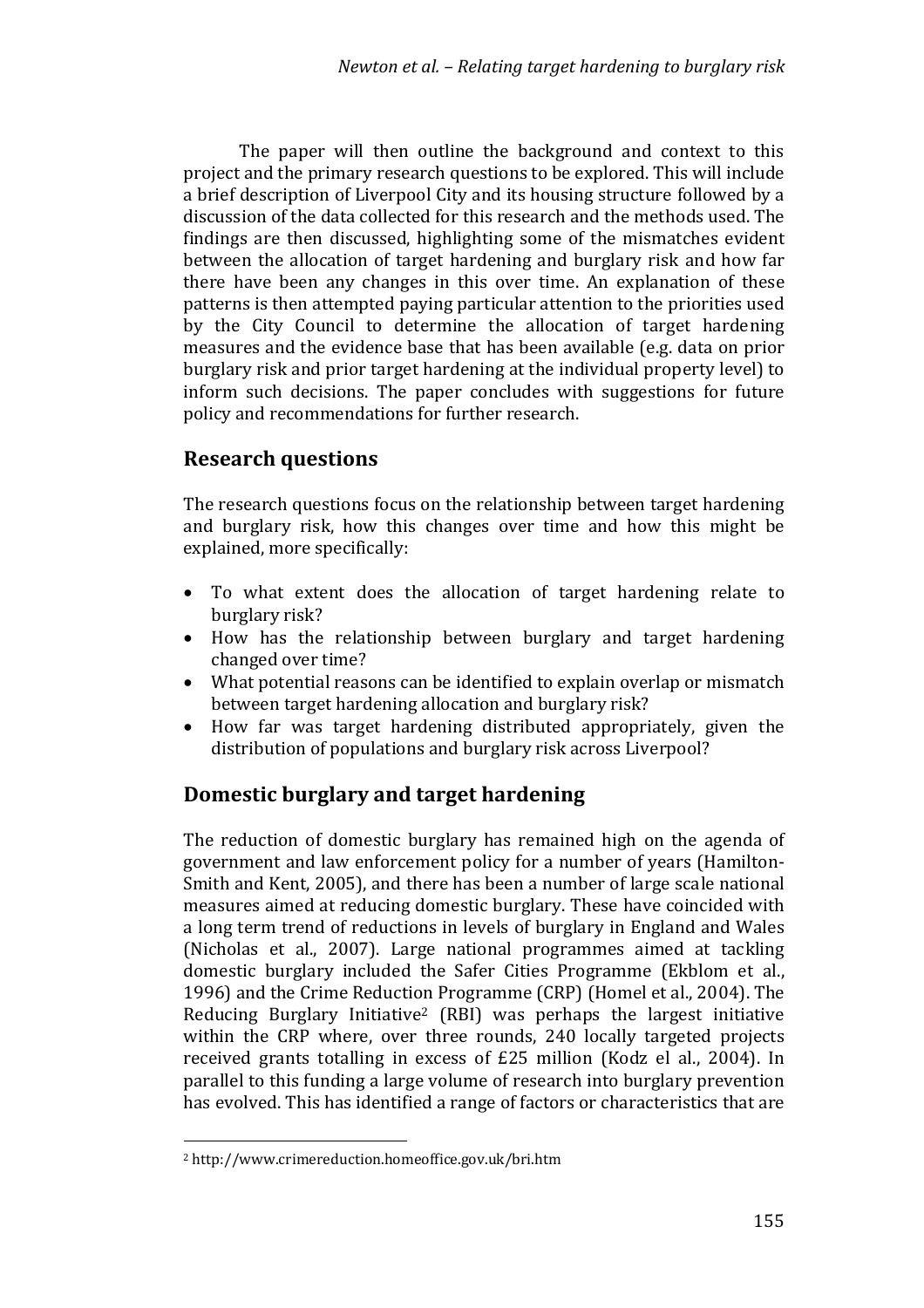known to increase burglary risk, and, as a result of a number of large scale evaluations, has created a broad evidence base of potential measures for effective burglary reduction.

There is an established body of research into factors likely to increase a given property's risk of burglary. Perhaps the two most salient of these are the importance of repeat victimisation as a predictor of future victimisation (Pease, 1998), and the fact that properties without home security measures run the highest risk of burglary (Nicholas et al., 2005). Repeat victimisation generally refers to repeatedly victimised targets (individuals or properties). There is an established literature on repeat victimisation and this is summarised well in a chapter by Farrell (2005). It is highly relevant to burglary prevention as the re-victimisation of properties has been shown to be swift, within a known time period, and tends to be highest in high crime areas. An additional concept coined is that of near repeats (Townsley et al., 2003), which suggests that properties near to burgled properties have a higher risk of burglary within a defined time period and distance (within 400m up to two months, Johnson and Bowers, 2004). This finding was particularly true for more affluent areas.

There is a growing evidence base on the characteristics of a property and its occupants that may increase burglary risk and these include; household composition, for example, single parent households, head of households aged 16‐24 (Budd, 1999); property characteristics, for example, terraced properties and a lack of security measures (Nicholas et al., 2005); and the type of street/area were a property is located, for example, having rear garden gates, being alongside footpaths to shops, and being adjacent of open land (Armitage, 2000).

As stated earlier, target hardening has been widely employed as a burglary reduction strategy. It was used in many of the RBI areas and was demonstrated to be a highly effective tool for burglary reduction. However, across the different RBI areas the success of target hardening varied (Hamilton‐Smith and Kent, 2005), and success was found to be dependent on a combination of the particular content of interventions and the methods used to allocate preventative measures. Targeting strategies varied from the less successful 'first come first served', which risked response bias and funds becoming exhausted before the most at risk properties were protected, to strategies targeting properties deemed most vulnerable either based on their occupancy (e.g. elderly residents) or prior experience of burglary. Two key issues raised were the importance of getting the dosage of targeting right (Millie and Hough, 2004) in terms of the number of properties to protect (effectiveness could be limited if too narrow a group of households was targeted) and the challenge of identifying the most vulnerable properties (those that are both actually 'high' risk, and high risk 'at the time' of target hardening installation).

It is argued that whilst many studies have addressed the effectiveness of target hardening, there are relatively few studies that have examined the criteria that should be used to decide which properties to target. This paper seeks to highlight the importance of this, particularly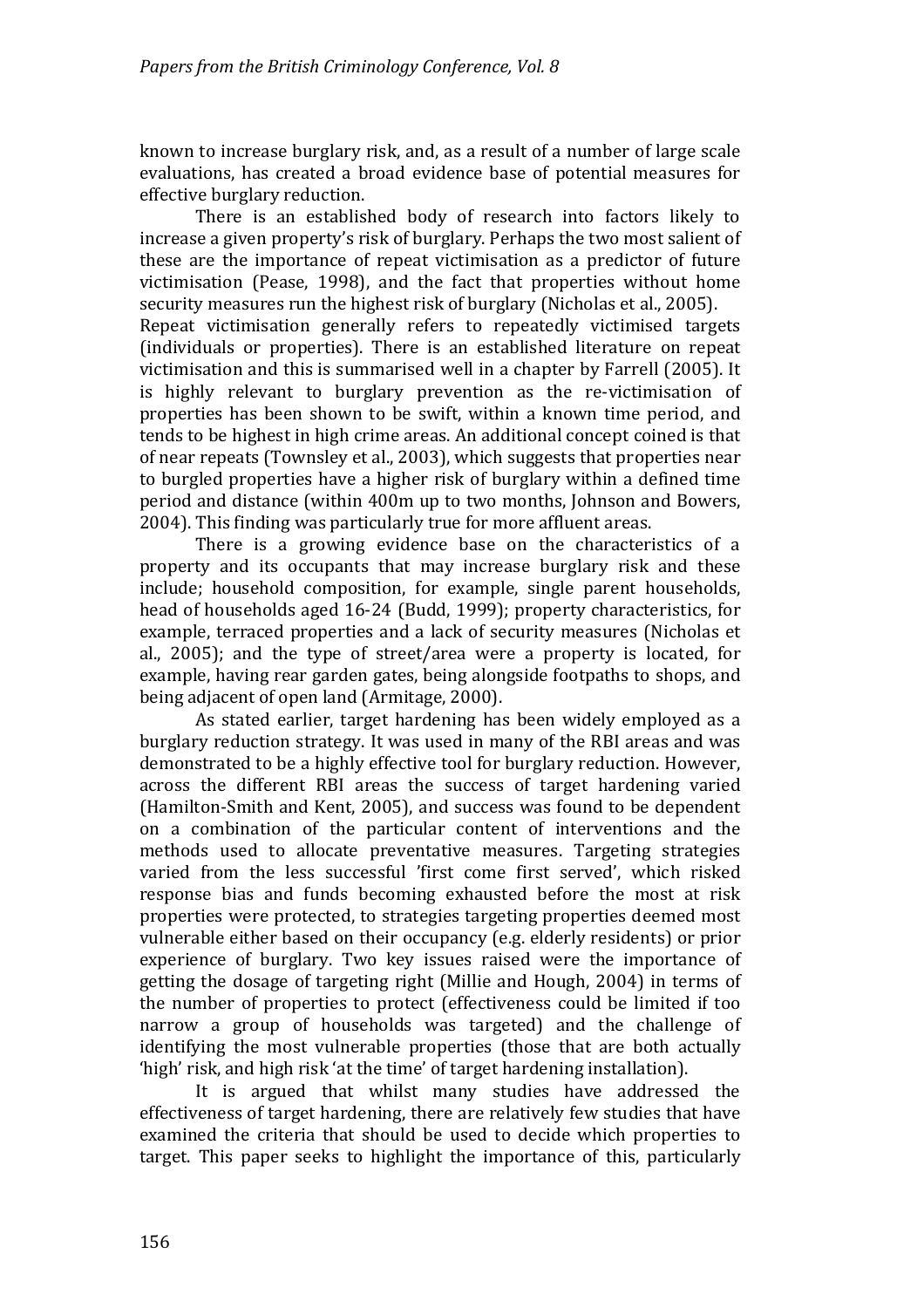when this target selection is set against the political and resource constraints facing those mandated with reducing burglary. This paper builds on concepts developed by Hirschfield and Newton (2008) which assessed the synergy between crime prevention interventions and crime risk at the ward level. Hirschfield and Bowers (2000) discuss a number of philosophical and political stances that underpin decisions about how to allocate and prioritise resources. Questions arise around the scale of targeting (for example which individuals or properties, or groups of individuals or properties should be targeted). Furthermore, temporal considerations such as when to target, and the spatial dynamics of targeting (where to target, when, and for how long) are also highly relevant. Moreover, the decisions over targeting may evoke a series of dilemmas around equity and fairness (for example, highly vulnerable properties within low crime areas may not receive any target hardening whilst low risk properties in high crime areas are given protection).

Existing studies have produced recommendations for the allocation of target hardening. Hirschfield and Bowers (2000) suggest targeting households simultaneously at three levels based on burglary risk of the property (previous burglary), the area (for example is it a deprived or high burglary area?) and social characteristics of the occupants (are they high risk?). Indeed, in Merseyside, such an approach was adopted over ten years ago (Bowers et al., 2001) and was shown to be effective. The criteria for target hardening were for properties to be located in a regeneration area, for the burglary to be a repeat, and for the occupants to be categorised as socially vulnerable. It is perhaps useful to highlight that this system is no longer employed, that the regeneration area and funding no longer exist, many of the individuals central to driving this policy no longer operate in the area, and one of the key organisations no longer exists. Another study (Anderson et al., 1995) suggests that prior victimisation should be used to assess risk, (not the characteristics of the individual victim), that early intervention should be emphasised, and that a number of interventions exist and are well established. This advocates that prioritisation should be related to cost (the most expensive measures should be reserved for those most at risk, and with highest chances of offender detection). They identify gold, silver and bronze standards against which to prioritise burglary prevention measures.

## **Research context and description of study area**

This study examined burglary and target hardening in the City of Liverpool for the three year period, January 2005 to December 2007. Liverpool has a population of 436,100 (ONS, 2006 mid‐year estimate) living in 210,366 households (Liverpool Local Authority, 2007). Administratively, it is divided into five Neighbourhood Management Areas (NMAs), Alt Valley, Central, City & North, Liverpool East and Liverpool South, each containing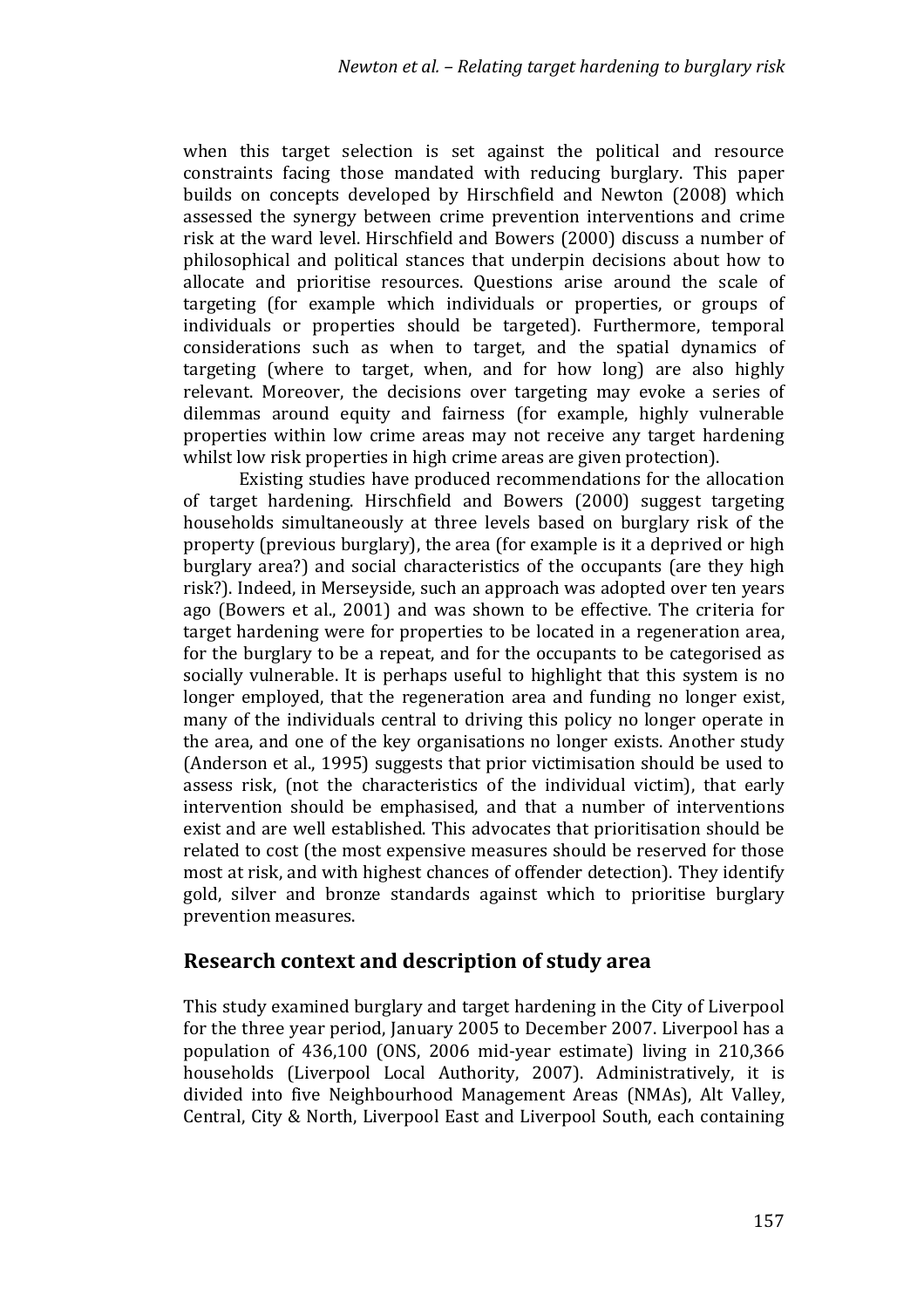around 20 per cent of Liverpool's households. Households are distributed relatively evenly across the 30 Liverpool wards.

The City has undergone an intense programme of regeneration in recent vears, with over 40 per cent of households located within the boundaries of an area based initiative. Current programmes include the Housing Market Renewal Initiative (HMRI) which aims to tackle problems of housing market failure. There are seven Neighbourhood Renewal Areas (NRA) funded under the Neighbourhood Renewal Fund3 (NRF) and all, with the exception of Garston NRA, are situated within the boundaries of the HMRI.

Figure 1 depicts the main administrative areas in Liverpool. The location of the five Neighbourhood Management Areas is demarcated by the red boundary lines, and the shaded beige area shows the Housing Market Renewal Initiative area. The Neighbourhood Renewal Areas are also highlighted (in blue), and the wards are shown by the light grey boundary.

Around a third of Liverpool's households are situated within postcodes classed as 'Urban Prosperity' by the ACORN Classification<sup>4</sup>, 28 per cent are classified as 'Comfortably Off', while 18 per cent are classified as 'Hard Pressed.' The majority of Liverpool housing (72%) is privately owned (including owner occupied and privately rented dwellings), 20 per cent of homes are managed by registered social landlords and the remaining 8 per cent are owned by Liverpool City Council 5. The majority of r esidential properties in Liverpool (78%) are in Council Tax bands A or B.

#### *Target hardening in Liverpool*

Funding for target hardening came from a number of different sources but predominantly through Liverpool Citysafe, the Housing Market Renewal Initiative and the Neighbourhood Renewal Fund. Target hardening delivered through different funding streams was carried out with different objectives, for example in the HMRI target hardening was not aimed solely at reducing burglary, but rather was conducted to increase residents' feelings of safety, and to retain residents within the community whilst regeneration takes place around them. Some of the target hardening installed in order to prevent crime was aimed at reducing domestic violence and criminal damage, and not primarily burglary. Furthermore, target hardening may have been introduced by private owners of households, and this is not included in the analysis, nor the findings presented in this paper.

158

properties.

<sup>3</sup> http://www.neighbourhood.gov.uk/page.asp?id=611

<sup>4</sup> The ACORN classification (http://www.caci.co.uk/acorn/) categorises all 1.9 million UK p ostcodes based on demographic statistics and lifestyle variables. The UK population is divided into 5 categories from *Wealthy Achievers* (25.1%) to *Hard Pressed* (22.4%). <sup>5</sup> From 1st April 2008, Liverpool City Council‐owned homes are now under the umbrella of Liverpool Mutual Homes. A large programme of capital investment is expected on these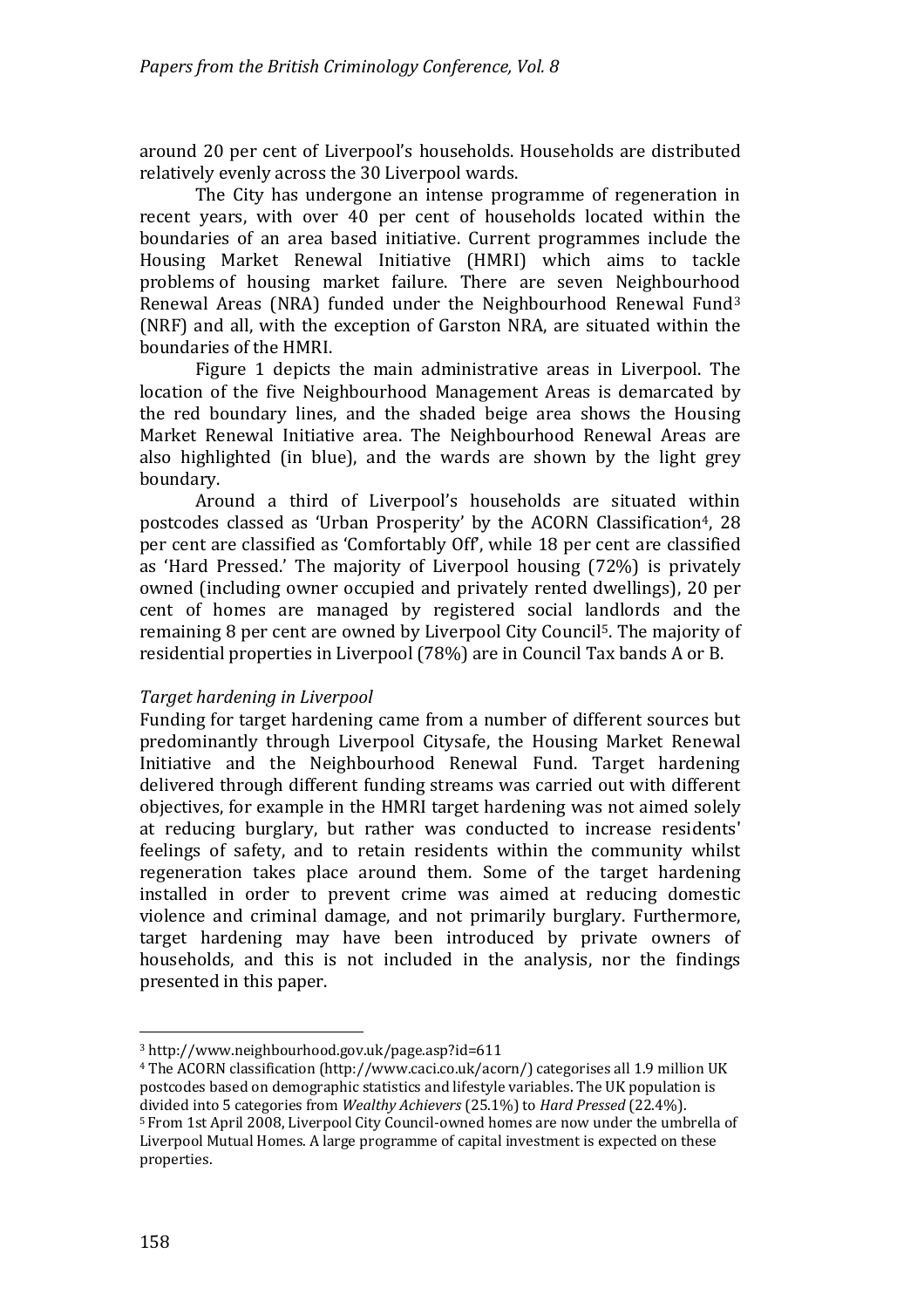

**Figure 1. Map of Liverpool key administrative areas**

# **Data and methodology**

Various data sets were captured for this research including information on domestic burglary, target hardening, housing tenure and other characteristics of individual properties, regeneration schemes, and social and demographic characteristics of Liverpool neighbourhoods. These data were cleaned and merged together into a Geographical Information System (GIS), which was then combined with a statistical programme (SPSS), to produce a number of new variables that were necessary for the research. This brought together information on burglary, target hardening, and household characteristics for each individual property. Without this preliminary stage of data processing and data linkage this analysis would not have been feasible. The data was geo‐coded where necessary and the accuracy of this was tested. A final stage was to identify the number of burglaries and target hardening episodes for each individual property. This was achieved by assigning to each address a unique property reference number (UPRN) generated using the National Land Property Gazetteer (NLPG) . This was used not only to identify repeat victimisation, but also, repeat episodes of target hardening.

Hot spot maps were produced to help visualise the relationship between the distribution of burglary and target hardening. The distribution of burglary was examined by producing kernel density estimate (KDE) surfaces (hot spot maps) in CrimeStat III (see Levine, 2004, and Chainey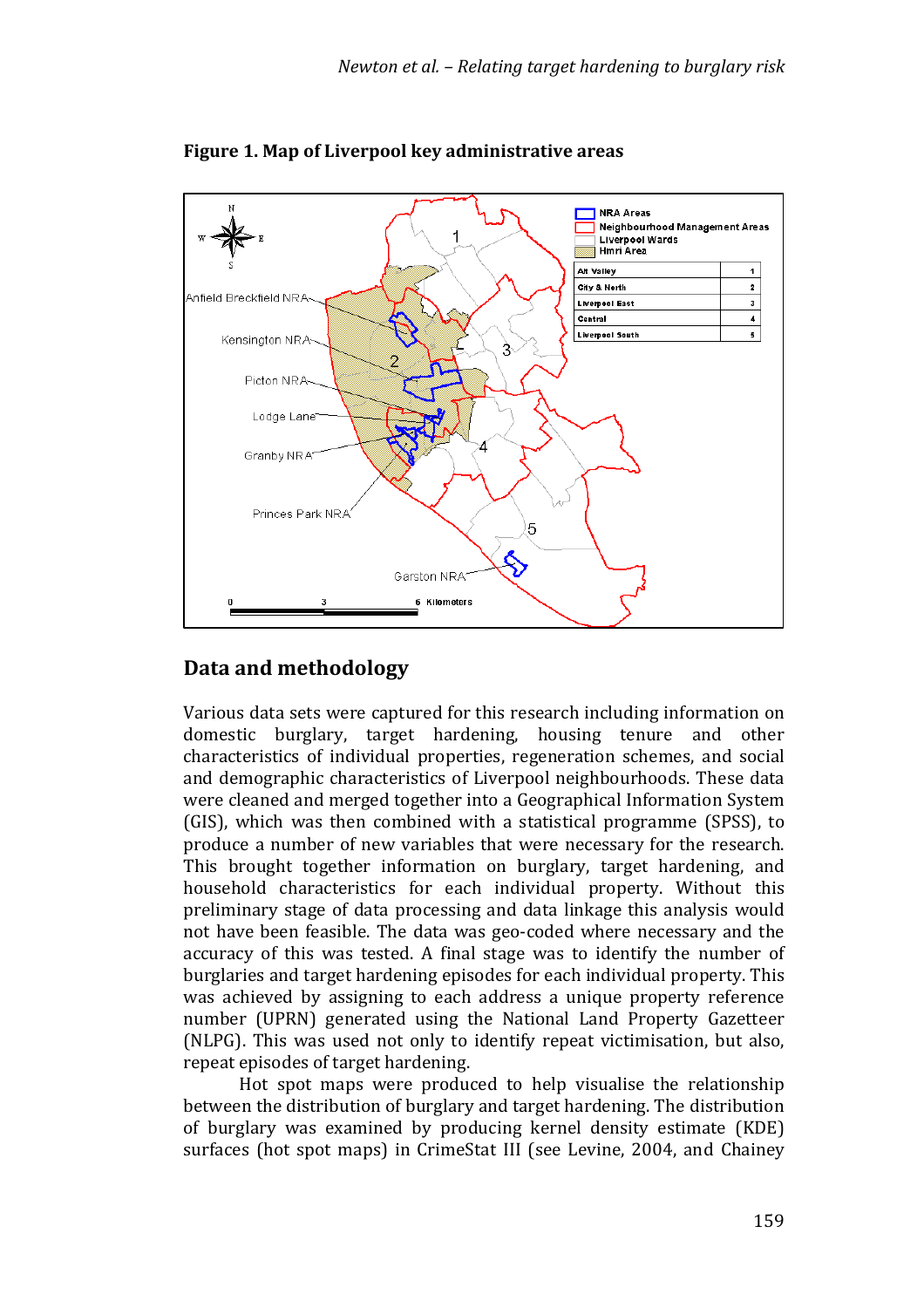and Ratcliffe, 2005 for more details of this hot spot technique, which is currently widely used by police forces to produce hot spot maps). The new research step here was to overlay this map with information on the location, timing, nature and cost of target hardening. A map was also produced to compare the location of target hardening with the location of repeat victimisation.

In addition to mapping the spatial distribution of target hardening and burglary at individual property level, the GIS was used to identify which properties fell into which of the various administrative zones and policy priority areas used by the City Council. Once this had been achieved the total number of burglaries and target hardened properties could be identified for each administrative and regeneration area. This allowed correlations to be generated between burglary and target hardening across a number of spatial units (census output area and ward area, and housing renewal areas) and across different time periods.

An Index of Dissimilarity was constructed to identify the coalignment between the location of the burglaries and that of the target hardened properties by quarterly periods. This revealed the alignment between proactive target hardening and areas with the greatest burglary risk. The use of an Index of Dissimilarity has a long tradition in urban sociology and social geography as a means of comparing the spatial distributions of two distinct populations (e.g. Duncan and Duncan, 1955; Timms, 1971). It measures the percentage of one group (e.g. black residents) who would have to move location to make the group's spatial distribution identical to that another group (e.g. white residents). It has been used to compare the spatial distribution of social classes, occupational groups (for example professional workers and manual workers), populations in different ethnic and country of birth categories and by gender across given group territorial units (for example census zones and wards). It has also been used to compare the spatial distribution of a single population at two different points in time (for example, the residential location of black people between 1991 and 2001 Population Census).

An innovative feature of this research is the use of an Index of Dissimilarity to compare the spatial distribution of target hardening to that of burglary. This was examined at both ward and super output area level. The formula for calculating this is:

n  

$$
\sum_{i=1}^{n} \frac{(xi / \sum xi) - (yi / \sum yi)}{2}
$$

(Where xi is the number of burglaries, and yi the number of target hardened properties in area i. Both of these are then divided by the total number of burglaries  $(\Sigma \times x)$  and the total number of target hardened properties  $(\Sigma$  yi) across all zones in the city.)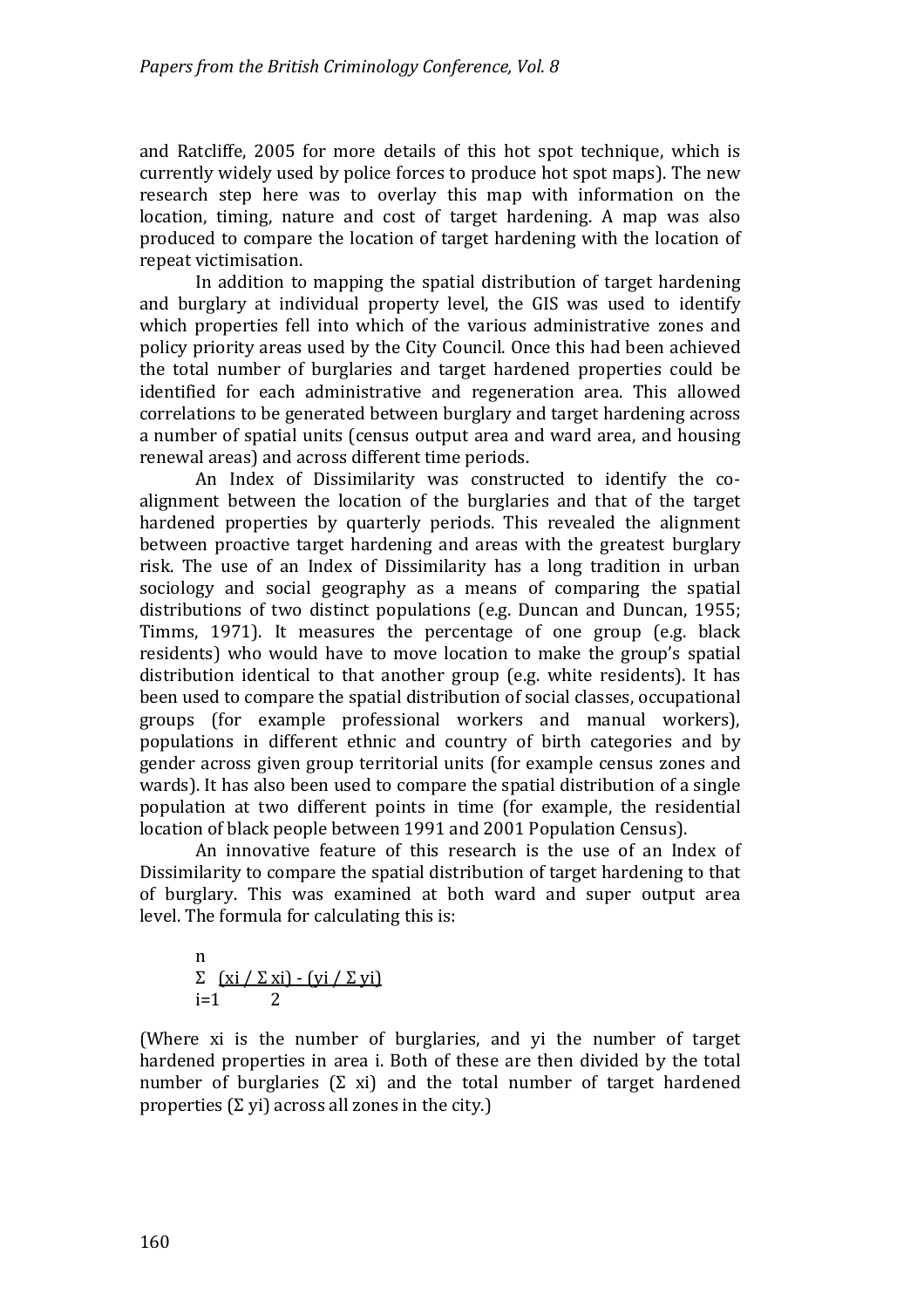#### *Research limitations*

There are some caveats to the research. The research only includes publicly‐funded target hardening activity directed through Liverpool Citysafe. This data excludes any target hardening activity conducted and funded separately by householders or landlords of privately owned properties. It also uses police recorded data on domestic burglary which is known to be subject to under-reporting (Nicholas et al., 2007). This underreporting may not be uniform by geographic area or social group. Additionally, the monitoring period creates an artificial time window through which burglaries are analysed; burglary events prior to the monitoring start date may have influenced future burglary and target hardening activity in ways which it is not possible to gauge. Further, burglary outcomes occurring post‐2007 are not included in the analysis. There was a 99% success rate in the geo-coding of target hardening properties, and a 94% success in the unique property matching. However non‐matched burgled properties (6%) are excluded from the individual property analysis.

One final potential limitation is the influence of the Modifiable Areal Unit Problem (MAUP) (Openshaw and Taylor, 1981). This may occur because spatial analysis can be sensitive to the definition of the units for which data are aggregated. By altering the shape and size of the boundaries used, the outcome of an analysis may also be altered. However, the research has considered a number of administrative areas (ward, super output area, and output area), and examined burglary and target hardening at the individual property level to minimise the potential impact of this.

## **Results**

#### *Burglary and target hardening in Liverpool*

A total of 15,089 burglaries were recorded in Liverpool during the period January 2005 to December 2007. The average annual burglary rate was 23.6 burglaries per 1,000 households. This has reduced over the three year period from 24.9 to 21.5, a reflection of a wider trend (in all of Merseyside this figure has reduced from 17 to 13). Of the properties burgled in Liverpool during the monitoring period, 14 per cent were burgled two or more times (the average for England and Wales is 13%).

Liverpool East NMA experienced the highest rate of burglary with 27 burglaries per household per year. The City and North and Central NMAs both experienced near equivalent rates of 26. The lowest rate was identified in Liverpool South where 19 burglaries were recorded per 1000 households per vear. Forty four per cent of burglaries committed during the analysis period were located within the boundaries of area based regeneration initiatives. The average annual burglary rate in these zones was 27, marginally higher than the average for Liverpool.

Altogether, 1,739 properties were target hardened between July 2005 and December 2007 from the above funding streams, at a total cost of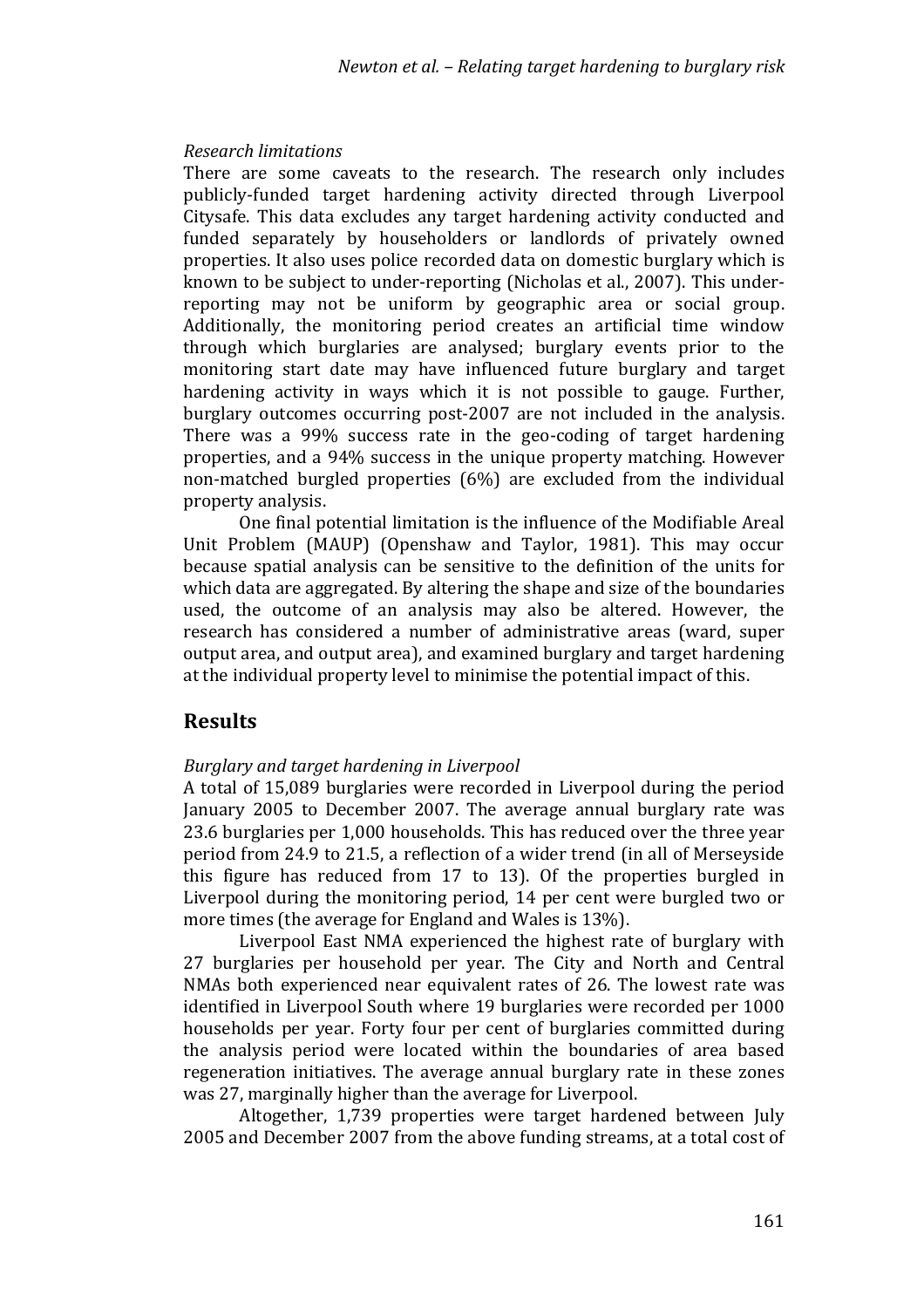£911,715; a rate of 8 per 1000 households. This is three times lower than the burglary rate, thereby demonstrating the scarce nature of target hardening resources compared to burglary risk. The average (median) spend on target hardening was £478 per property, with a maximum of £2,746 and a minimum of £11. Fifty percent of target hardened properties received installations costing between £159 and £680. The majority of properties received one episode of target hardening. A total of 219 properties received two separate target hardening installations during the monitoring period. Eight properties received three or more target hardening installations. The most frequent type of work carried out was the installation of movement detecting lighting; this was fitted in 64 per cent of installations. Improvement to door security was the second most common intervention with 50 per cent of installations involving the fitting of door locks or bolts.

With a total of 210,366 households and an allocated spend of £911,745 it would not have been feasible, nor cost‐effective, to target all Liverpool homes. Were burglary the only objective behind target hardening, protecting every previously burgled home would have diluted the spend on target hardening to just £77 per property. This highlights the necessity of 'rationing' the intervention by effectively targeting those homes that stand to benefit most from its implementation.

Following best practice and concentrating the intervention solely on those properties repeatedly victimised during the monitoring period would allow an average spend of £550 per property. However, given the broad objectives behind target hardening in Liverpool, burglary has been only one of the factors directing the targeting of the intervention. The analysis that follows contains an assessment of the extent to which target hardening resources in Liverpool have been directed towards the locations of greatest burglary risk.

#### *To what extent does the allo ation of t rget hardening relate to burglary c a risk?*

The spatial distribution of burglary during the period July 2005 to December 2007 is depicted in Figure 2. This map shows hot spots of burglary represented by the dark black areas, and less intense hot spots in the light browns and red areas. This map was produced using the kernel density estimation method mentioned previously. The spatial distribution of target hardening across Liverpool during the monitoring period is also overlaid on Figure 2 in which all properties target hardened during the monitoring period are depicted using the blue circles.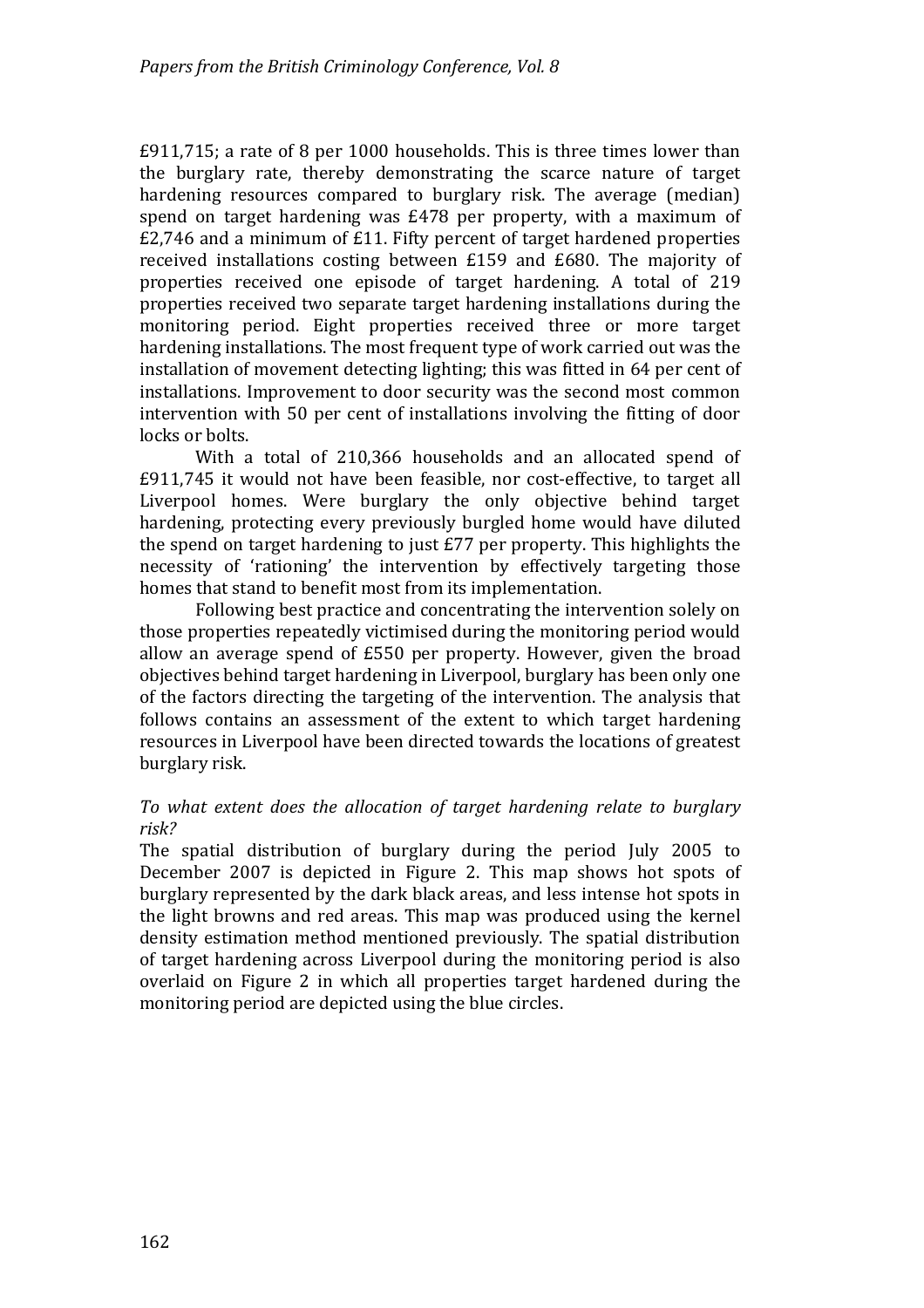

**Figure 2. The spatial distribution of burglary and target hardening in Liverpool (2005–2007)**

Three main burglary hot spot areas can be identified from Figure 2. The southern most hot spot area (hot spot 1) has two distinct zones, one inside the City and North NMA and one that falls in the Central NMA. A second hot spot (hot spot 2) is identifiable in the City and North NMA. Further north, the final major hot spot (hot spot 3) is again within the City and North NMA (NMAs are not on this map). With the exception of the most southerly hot spot (hot spot 1) these high burglary locations have received a large proportion of target hardening. Less intense hot spots can be identified to the west of hot spot one and north of hotspot three. These areas have received little target hardening.

Overall it is noticeable that the majority of target hardening has occurred in hot spot areas, although it is evident that much target hardening falls outside of the hot spot areas. This target hardening is not concentrated in particular areas but spread out across the whole of Liverpool, and reflects the targeting decisions made by Liverpool Citysafe to target individual properties it has identified as high risk.

It is important to note that the hot spots produced in this figure are for the entire period July 2005 to December 2007 and can be considered relatively stable hot spots. However, hot spots do change in both location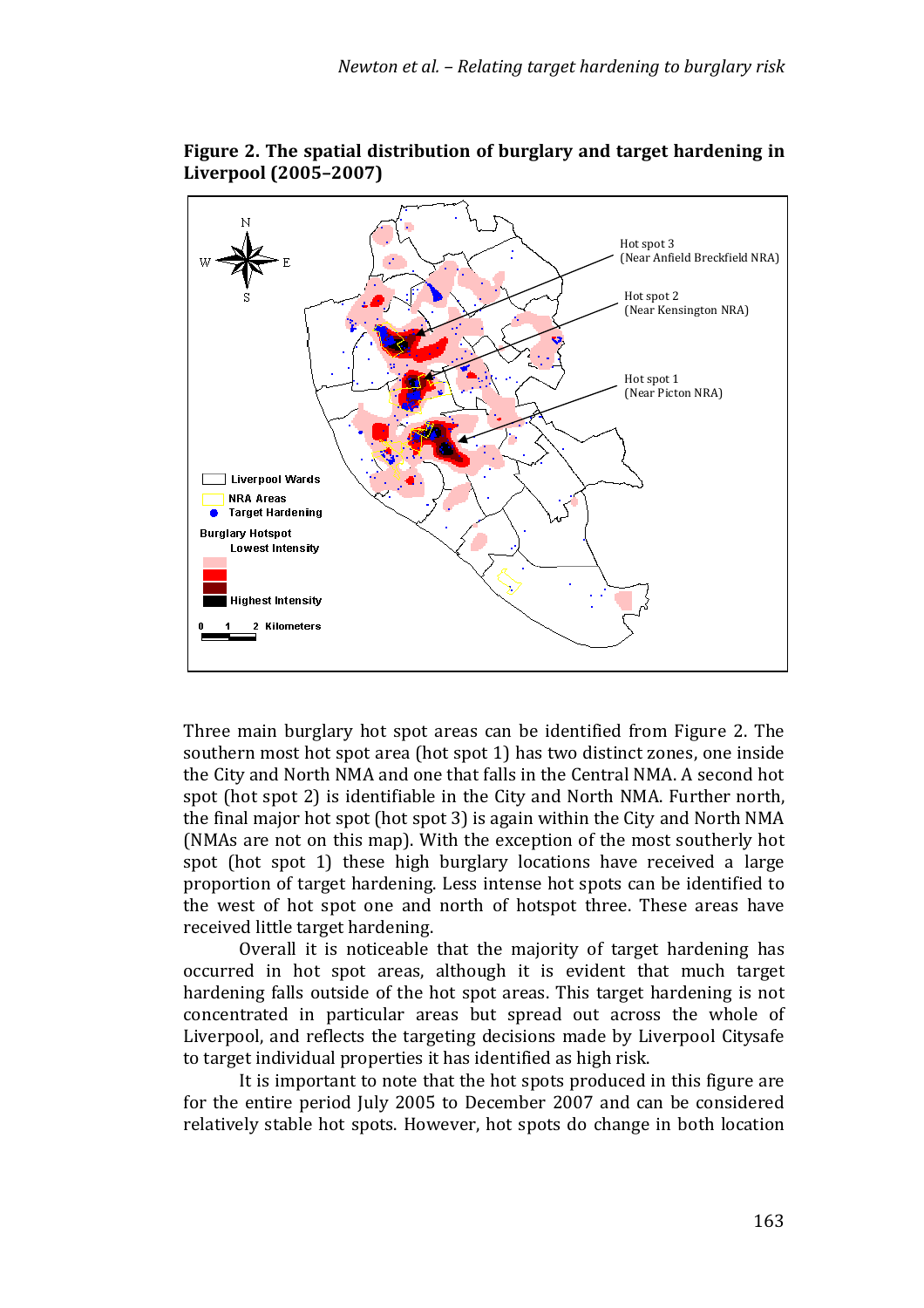and intensity over time. Thus, for particular time periods, other areas may have been hot spots for a shorter duration.

Table 1 summarises the geographical distribution of burglary and target hardening by the five administrative NMAs. The table presents the number, percent and cumulative percent of burglary in Liverpool NMAs ranked by number of burglaries. This is compared to the proportion of properties target hardened and the proportion of households in each ward. The table demonstrates that target hardening was far more concentrated than burglary, with half of all target hardening concentrated on just one quarter of Liverpool's properties. In comparison burglary was relatively evenly distributed across the City.

**T able 1. Burglary and target hardening by Neighbourhood M anagement Area in Liverpool (2005–2007)**

| <b>Neighbourhood</b><br><b>Management</b><br>Area (NMA) | No. of<br>Burg-<br>laries | $\frac{0}{0}$<br>Liverpool<br><b>Burglaries</b> | Cum. %<br>Liverpool<br><b>Burglaries</b> | $\%$<br><b>Properties</b><br><b>Target</b><br><b>Hardened</b> | Cum. $%$<br><b>Target</b><br>Hardening | $Cum.$ %<br>Liverpool<br><b>Households</b> |
|---------------------------------------------------------|---------------------------|-------------------------------------------------|------------------------------------------|---------------------------------------------------------------|----------------------------------------|--------------------------------------------|
| City & North                                            | 3803                      | 25.2                                            | 25.2                                     | 51.1                                                          | 51.1                                   | 23.3                                       |
| Liverpool East                                          | 3401                      | 22.5                                            | 47.7                                     | 27.1                                                          | 78.2                                   | 43.1                                       |
| Central                                                 | 3160                      | 20.9                                            | 68.7                                     | 14.2                                                          | 92.4                                   | 62.1                                       |
| Alt Valley                                              | 2526                      | 16.7                                            | 85.4                                     | 6.4                                                           | 98.8                                   | 81.4                                       |
| Liverpool South                                         | 2175                      | 14.4                                            | 100                                      | 1.2                                                           | 100                                    | 100                                        |

It was noted above that the Liverpool East, City and North and Central NMAs all displayed comparable rates of burglary. This is not the case for target hardening. City and North NMA experienced a quarter of the City's burglaries but received over half of the target hardening. Consequently, levels of target hardening in the remaining NMAs are disproportionably low compared to levels of burglary.

At the level of NMAs a very strong positive correlation was identified between frequency of burglary and the number of target hardening installations. This relationship was also identified at the ward level confirming that the wards with the highest level of burglary had the highest levels of target hardening. A weaker, but still statistically significant relationship was identified when the locations of target hardening and burglary were examined at the more detailed Super Output Area level. Correlations between burglary counts and target hardening were higher than those for burglary rates. This suggests that target hardening has been directed towards burglary hot spots without taking into account the underly ing population levels. Correlation coefficients for each level of analysis are summarised in Table 2.

As outlined above, the most significant predictor of a future burglary is a prior burglary. It therefore appears surprising that of the 1,739 properties target hardened only eleven per cent were identified as having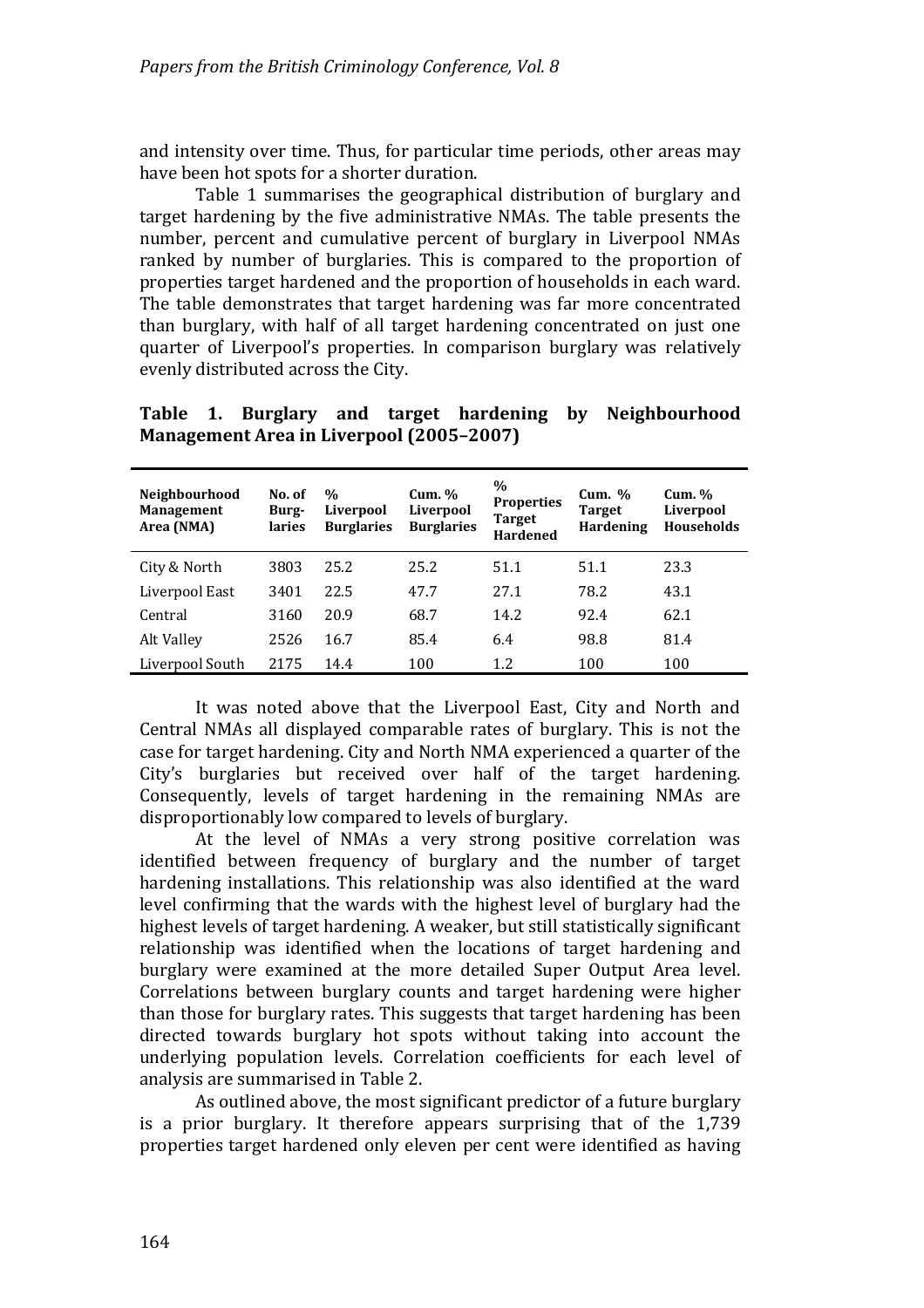been burgled prior to target hardening. Only one per cent of Liverpool's burgled properties received target hardening during the monitoring period. Analysis revealed that the average time elapsed between a burglary and receipt of target hardening was 261 days; suggesting that even in these ases target hardening was not implemented as a direct response to a prior c burglary.

|                                        | <b>Burglary Rate</b>              |                                 | <b>Burglary Count</b>             |                                 |  |
|----------------------------------------|-----------------------------------|---------------------------------|-----------------------------------|---------------------------------|--|
| <b>Level of Analysis</b>               | Number of<br><b>Installations</b> | <b>Total TH</b><br><b>Spend</b> | Number of<br><b>Installations</b> | <b>Total TH</b><br><b>Spend</b> |  |
| Neighbourhood<br>Management Area (n=5) | $.703**$                          | $.669**$                        | $925**$                           | .895**                          |  |
| Ward $(n=30)$                          | $.436**$                          | $.401**$                        | $.626**$                          | .598**                          |  |
| Super Output Area<br>$(n=250)$         | $.157**$                          | $.130*$                         | .202                              | .196                            |  |

#### **Table 2. Correlations between burglary and target hardening**

\*\* Correlations significant at the 0.01 level

\* Correlations significant at the 0.05 level

Future burglary risk increases with the number of prior burglaries experienced. Repeat victimisation should therefore be central to the targeting of crime prevention interventions. Again targeting of repeat victims is lower than would be expected. Of the 1,663 homes which experienced two or more burglaries over the analysis period only 82 (5%) have been target hardened.

Figure 3 displays the geographical distribution of target hardening with the distribution of repeatedly burgled properties (those properties victimised more than once during the analysis period). The map shows that repeats located in the Anfield Breckfield and Kensington NRAs overlap, or at least are in close proximity to, target hardening activity. However, repeats distributed elsewhere in the City do not appear to have been responded to with target hardening. The average spend per property was greatest for properties that had not been burgled, (£560.91) compared to those that had been burgled (£349.60), and there was no difference in average spend between repeatedly victimised properties and those properties experiencing one burglary. Although expenditure is a measure of the level of target hardening allocated to an individual property, it is not a measure of the actual effectiveness of the intervention as for some housing less expensive measures might actually be more effective.

In summary, an area‐level analysis suggested that target hardening and burglary locations were strongly aligned, but a more detailed examination (at an individual property level) revealed that a number of high risk burglary properties were not protected by target hardening interventions.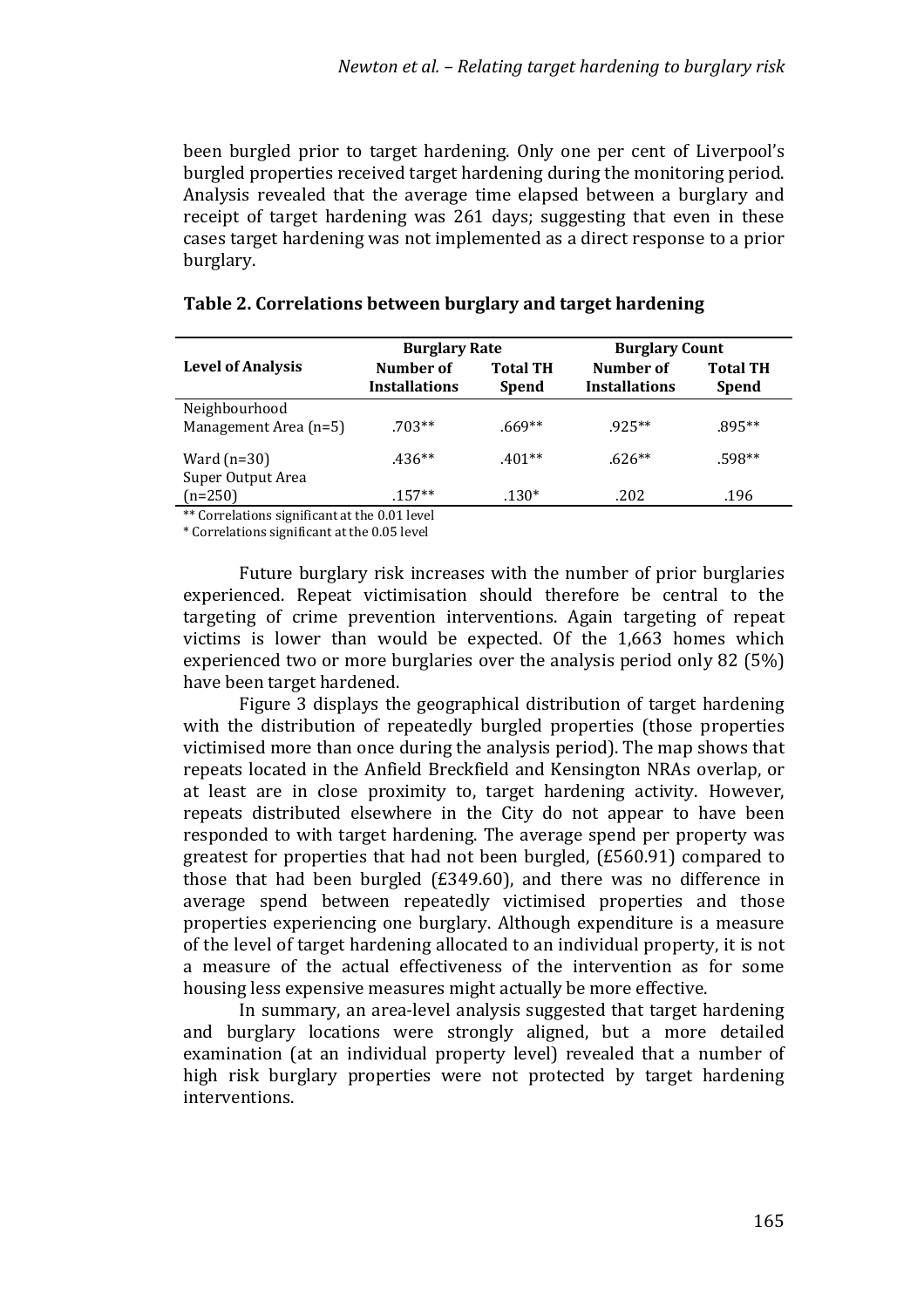

**F igure 3. Repeat victimisation and target hardening in Liverpool ( 20052007)**



The relationship between target hardening and burglary locations did not remain stable throughout the monitoring period. The Index of Dissimilarity (IOD) compares how far the spatial distribution of one variable compares to that of another (see above). In this case it compares how far target hardening matches the distribution of burglary. It produces a single value that can be used to relate burglary with target hardening. The value of the IOD ranges from 0.1 (least dissimilarity) to 1.0 (maximum dissimilarity). IOD values were calculated over ten quarterly time periods to identify the alignment of target hardening to burglary and how this was changing over time. The results of this are shown in Figure 4. The IOD is examined for two different areas, at ward level, and at Super Output Area.

The IOD is consistently lower for wards than for Super Output Areas. This suggests that burglary and target hardening are better aligned at ward level but less so across smaller areas. In other words, the apparent inter‐ward similarities between target hardening and burglary are not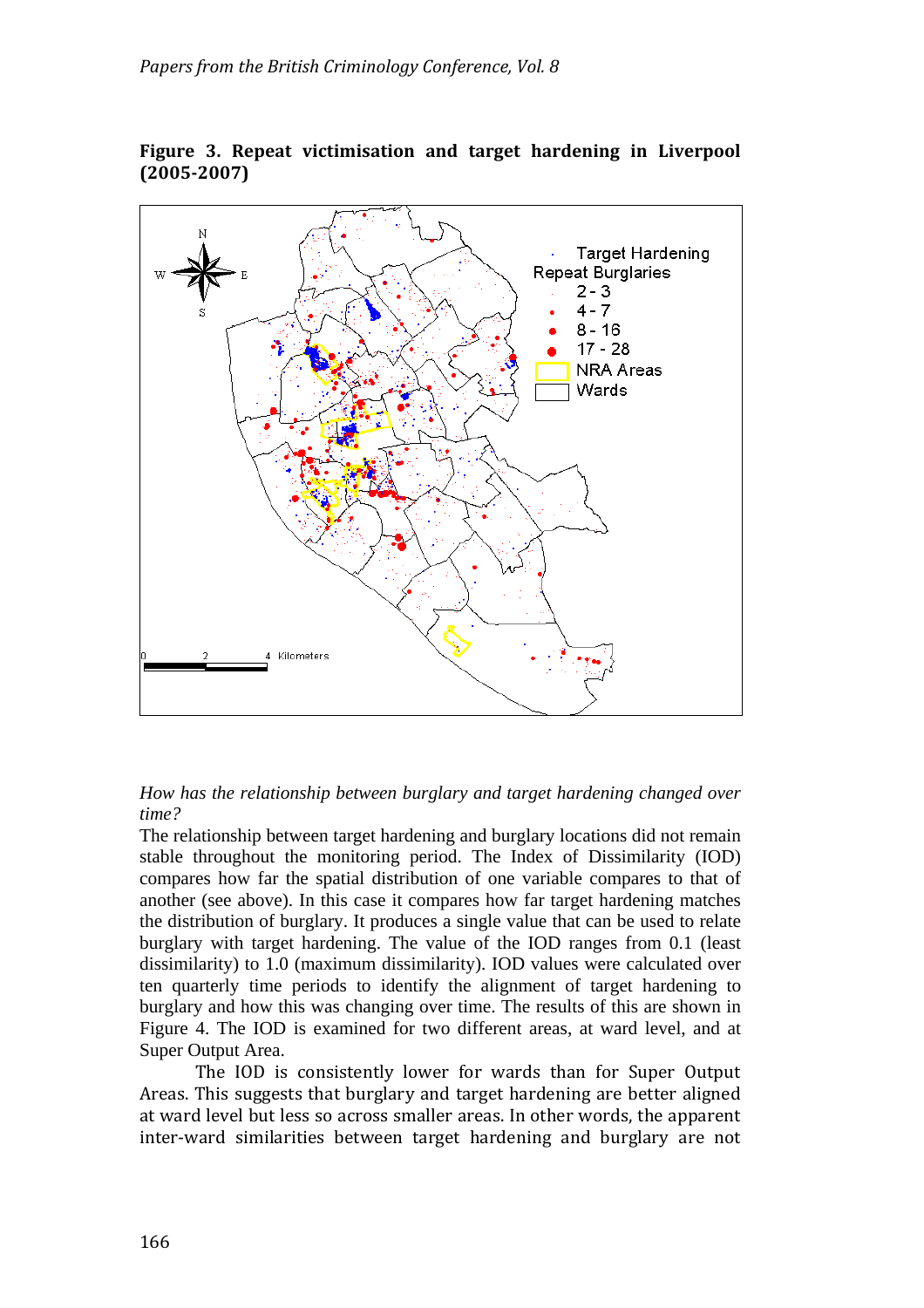reproduced at the intra-ward level, that is, when comparing burglary and target hardening across the Super Output Areas within wards. At both ward and Super Output Area level, levels of burglary and target hardening were most aligned in quarter one (i.e. most similar). Over time, at both Super Output Area and ward level, the IOD has increased, thus the distribution of burglary and target hardening has become more dissimilar (i.e. less well aligned).

#### **Figure 4. Index of dissimilarity between burglary and target hardening by ward and Super Output Area (20052007)**



#### *What reasons can be identified to explain the overlap or mismatch between the allocation of target hardening and burglary risk?*

There are several reasons that underpin the imperfect alignment of target hardening resources to burglary risk: the challenges of implementing this intervention in the private sector; the prioritisation of certain localities as a conditi on of funding; and the broader non crime‐specific objectives of target hardening.

Although the majority of burglaries in Liverpool (72%) occurred in privately owned dwellings (including both owner occupied and privately rented) they received only 51 per cent of the target hardening, whereas properties of Registered Social Landlords experienced 17 per cent of Liverpool burglaries and 30 per cent of target hardening. This probably reflects the fact that it is more straightforward for authorities to implement change in properties over which they have more direct control (for example, local authorities do not require the consent of occupiers to undertake security upgrades to homes under their direct control, and legislative powers provides some leverage to ensure homes managed by Registered Social Landlords meet certain standards). Implementing target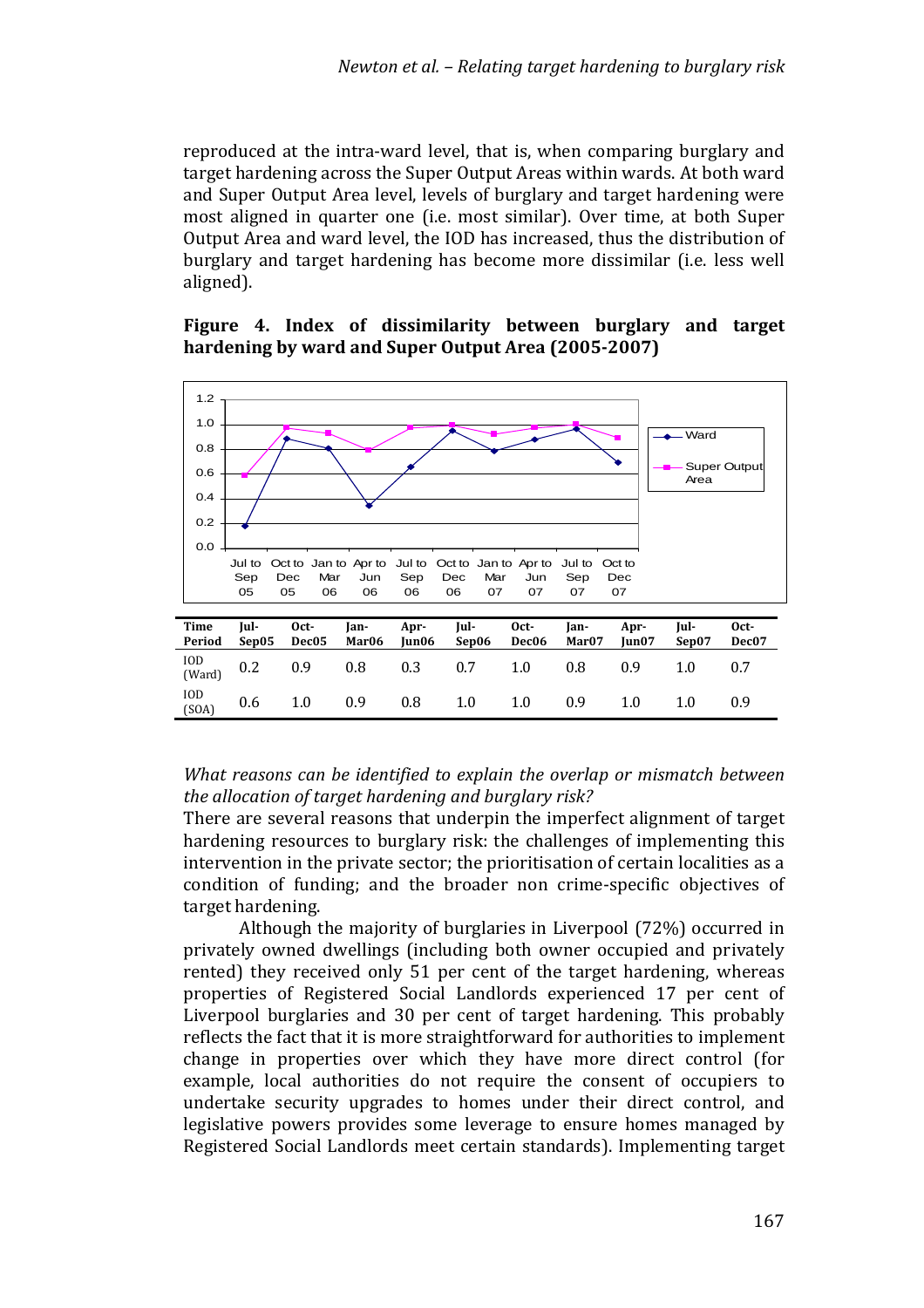hardening interventions in the private sector presents greater challenges, not least gaining the involvement of landlords and homeowners. The relatively low level of installations within private homes is also likely to reflect the smaller proportions of such properties found within the City's regeneration zones.

Liverpool's area‐based regeneration programmes probably had the strongest influence on the allocation of target hardening within the City. These initiatives provided most of the resources but restricted their spending to a few well defined areas. Consequently, 78 per cent of Liverpool's target hardening installations were concentrated within two of the NRA areas, yet these areas experienced only 48 per cent of Liverpool's burglaries.

Area‐based initiatives such as the HMRI and NRAs inevitably involve prioritising some communities at the expense of others. A problem inherent in area targeting is where to draw the boundary as there are typically more households in need outside of priority areas than within them (Deakin and Edwards, 1993). The concentration of target hardening within NRAs in Liverpool is a reflection of the dilemma about how best to target scarce resources and one from which crime prevention is not immune (Hirschfield and Bowers, 2000). This is brought into sharper focus when target hardening and burglary risk are compared. However, it is also the case that the additional funding for regeneration in Liverpool has enabled more properties to be protected through target hardening than otherwise might have been the case.

Table 3 demonstrates that within these regeneration areas target hardening activity was concentrated within the Anfield Breckfield NRA. While this NRA had a high level of burglary, it was not the highest. The over‐representation of target hardening in this area reflects the timetable of housing renewal activity for which Anfield Breckfield is amongst the first phases, along with Kensington NRA, the area receiving the second highest level of target hardening.

|            | Number            | $\%$              | Cumulative        | % Properties     | Cumulative | Cumulative  |
|------------|-------------------|-------------------|-------------------|------------------|------------|-------------|
|            | of                | Liverpool         | $\%$              | Target           | % Target   | % Liverpool |
|            | <b>Burglaries</b> | <b>Burglaries</b> | <b>Burglaries</b> | Hardened         | Hardening  | Households  |
| Kensington | 700               | 4.6               | 4.6               | 14.9             | 14.9       | 3.5         |
| Anfield    |                   |                   |                   |                  |            |             |
| Breckfield | 506               | 3.4               | 8.0               | 36.4             | 51.3       | 5.7         |
| Princes    |                   |                   |                   |                  |            |             |
| Park       | 201               | 1.3               | 9.3               | 3.2              | 54.5       | 7.1         |
| Lodge Lane | 181               | 1.2               | 10.5              | 2.6              | 57.1       | 8.0         |
| Picton     | 123               | 0.8               | 11.3              | 2.1              | 59.2       | 8.5         |
| Granby     | 44                | 0.3               | 11.6              | $\boldsymbol{0}$ | 59.2       | 8.9         |
| Rest of    |                   |                   |                   |                  |            |             |
| Liverpool  | 13,299            | 88.1              | 100               | 40.8             | 100        | 100         |

#### **T able 3. Burglary and target hardening in six of the Liverpool N eighbourhood Renewal Areas (2005–2007)**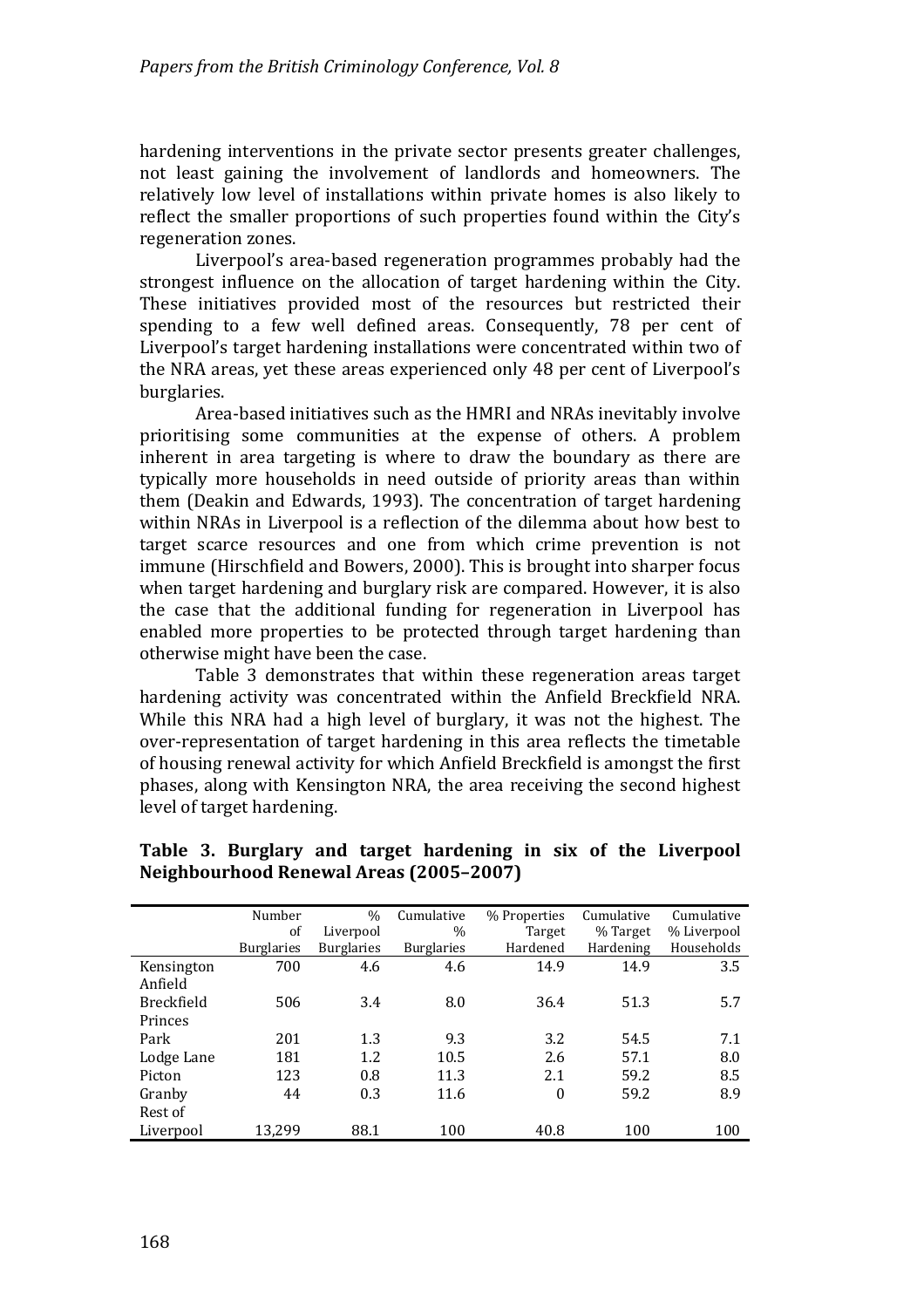The high levels of target hardening activity in the City and North NMA identified in Table 1 is also attributable to the concentration of neighbourhood renewal activity, with all but one of the NRAs and the majority of HMRI activity sited within its boundaries.

The three burglary hot spot areas identified in Figure 1 above overlap with the regeneration zones. All three hotspots fall within the HMRI area, although the most southerly of these three main hot spot areas does extend to outside the HMRI. Hot spot one overlaps with the Picton and Lodge Lane NRA areas, hot spot two with the Kensington NRA, and hot spot three with the Anfield Breckfield NRA.

These hot spot areas have a large proportion of target hardening, especially in the Anfield Breckfield NRA and the Kensington NRA. However, the most southerly hot spot (three) has been afforded less target hardening, potentially as part of it lies outside of the HMRI area. Consequently properties at risk of future burglary are more likely to receive target hardening if they are located within a regeneration zone.

Area based regeneration initiatives in Liverpool have adopted target hardening to meet a number of objectives, not limited to burglary reduction. This includes other crime prevention targets, such as the reduction of domestic violence, hate crime and criminal damage, but also includes wider social targets including 'living through change'6 and community cohesion.

# **Discussion: Was target hardening distributed appropriately, given the distribution of populations and burglary risk across Liverpool?**

This research has examined the relationship between the allocation of target hardening in Liverpool and burglary risk, both in location and time. It is evident from this research that although an examination at ward level suggests those wards with high levels of burglary also experience high levels of target hardening, this relationship becomes less apparent when looking at smaller geographical scales (super output area and individual property level). Indeed only 11% of target hardened properties had previously been burgled. Over time, the distributions of target hardening and burglary have shown increasing dissimilarity. Furthermore, despite the well established research demonstrating the importance of repeat victimisation in predicting future burglary, the target hardening in Liverpool has not been directed towards repeats. This is a missed opportunity to help those properties most at risk.

 $\overline{a}$ 

<sup>6</sup> Liverpool City Council define 'living through change' as 'a range of services designed to support housing renewal activity and make clearance sites and their surrounding areas safe, secure, clean and well managed, making the process of regeneration easier for the people who live in these areas'.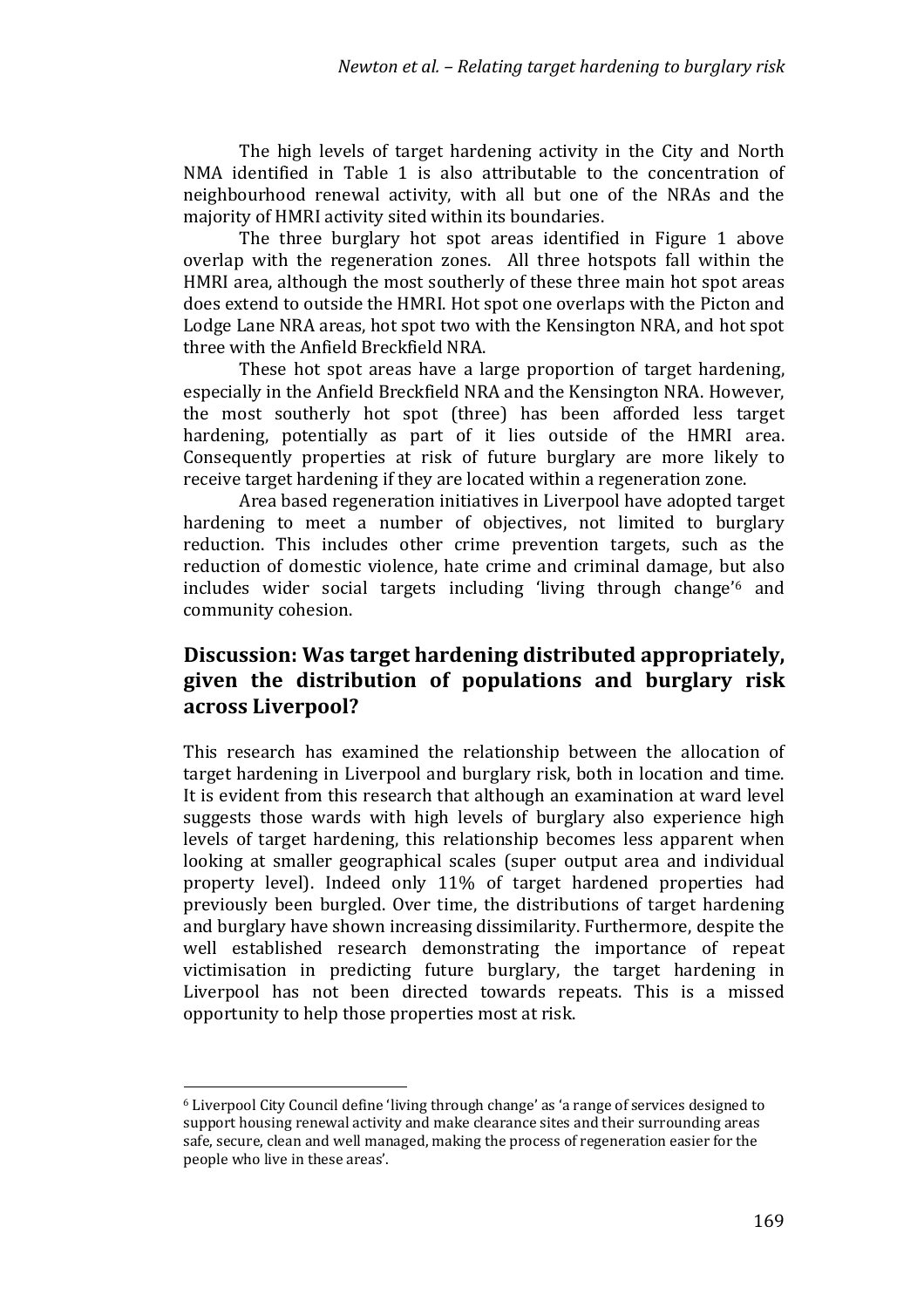It is suggested that there are a number of potential reasons for the imperfectly aligned relationship between burglary and target hardening. There are perhaps three that can be clearly identified from this research:

- There are a range of priorities (beyond burglary reduction) for which target hardening is implemented.
- A large proportion of the funding is from regeneration activity which has distinct geographical locations and a wider remit than burglary prevention
- There is no clear systematic method for allocating target hardening based on a number of key risk factors. These include burglary risk, prior target hardening, the funding available (incorporating discussion between the registered social landlords, Citysafe and HMRI), and also potentially the vulnerability of the occupants.

It is evident that the co-alignment between burglary and target hardening has decreased over time. One of the likely reasons for this is that the funding activity within the NRA areas has been phased in over time and has been channelled primarily in two areas during the study period. Although this has increased the volume and dosage of target hardening in the areas that have benefited, it has at the same time widened the gap between areas of need, where burglary risk is greatest, and the areas that have been protected that contain only a small proportion of the properties most at risk. This is clearly reflected in the IOD values that show an increasing disparity between the areas most vulnerable to burglary and those best protected against it.

It would have been useful for the purposes of this research to examine target hardening by each of the sources of funding separately to ascertain if there were differences in the relationship between target hardening and burglary risk by funding source. Unfortunately, the available data did not permit this. The next stages of this research, which the authors will discuss in a future paper, will examine the actual impact of target hardening on burglary, and then from this to recommend suggestions for the future strategic deployment of target hardening resources.

#### *Future research*

This paper has presented an analysis of the spatial distribution of a policy intervention, an area of research which, unlike the analysis of policy problems, has received limited attention from academics. Further development of this approach for other crime prevention contexts is necessary to comprehend the extent to which:

- crime prevention measures are allocated appropriately given the populations most at risk;
- 'inverse prevention laws' exists where areas with lower crime receive more attention (Harvey et al., 1989);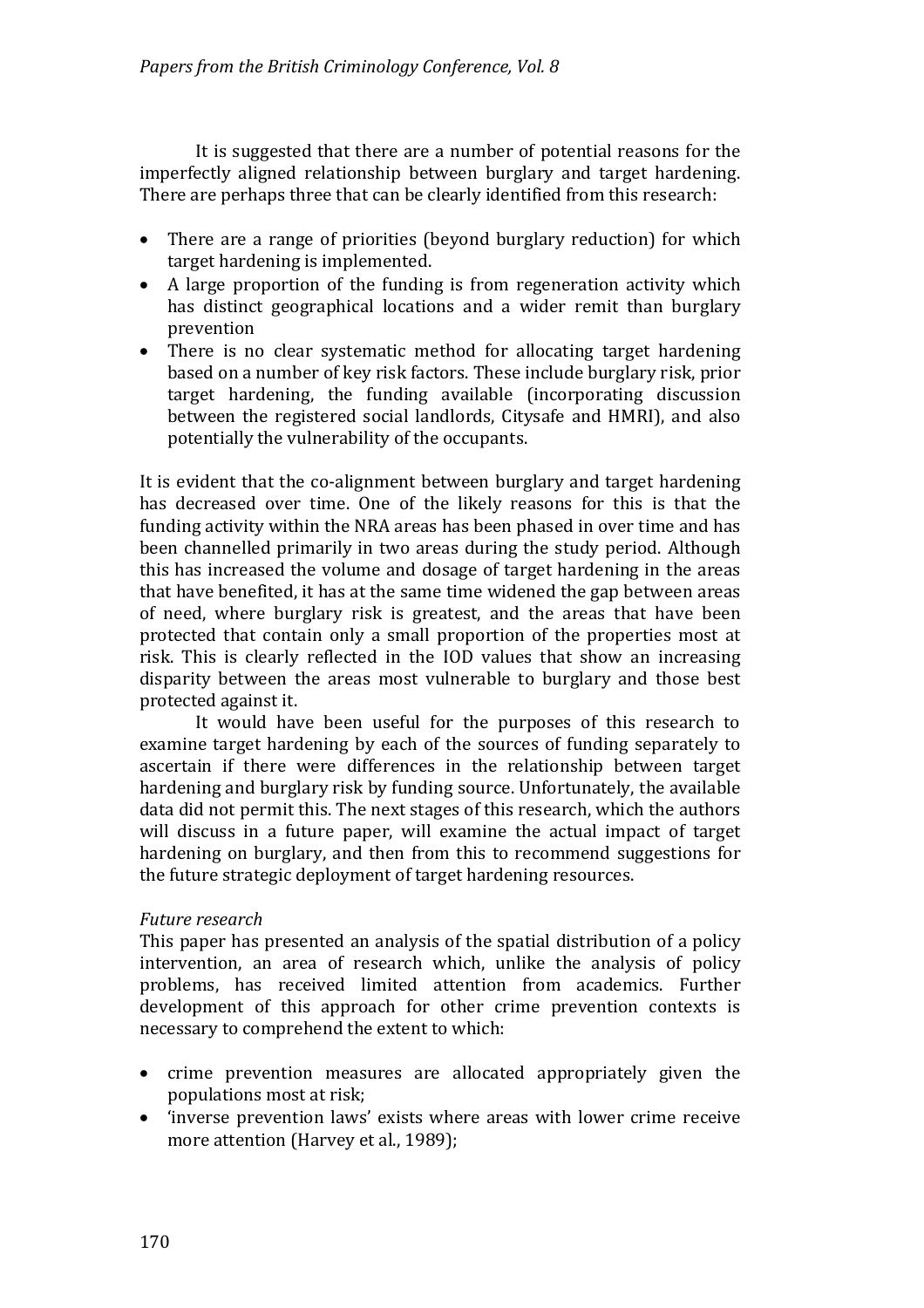- there is a variation in crime prevention response across communities with similar levels of need;
- improvements in the alignment of prevention with risk are required.

It has been acknowledged that target hardening in Liverpool was implemented to meet a broad range of objectives. Within the scope and remit of this research it was only possible to consider the alignment of resource inputs to locations of burglary risk. Future research should consider the alignment of resources to these other objectives and assess whether different priorities produce complementary or competing registers of at risk properties.

While the impact of target hardening has not been the subject of this paper, previous research has indicated that methods of resource allocation are instrumental factors in the effectiveness of interventions. Where detailed policy data are available future research should compare the impact of variant targeting strategies on outcomes. The analysis of the spatial and temporal distribution of crime prevention overlaid with the corresponding distribution of crime might shed more light on how far crime change can be attributed to policy interventions; the inability to do so being a persistent dilemma that confronts most policy evaluators (Pawson and Tilley, 1997; Eck, 2005). This approach to policy questions may require the development of refined methodologies for evaluation.

The benefits of policy analysis are not limited to crime and crime prevention, and are eminently applicable to other social policy domains, and notably to investigations into the interactions between policy domains.

#### *Future policy and practice*

It has been acknowledged that target hardening is installed to meet a wide range of policy objectives. However, as burglary reduction remains an intended outcome of target hardening it is essential that the highest risk properties are protected. The analysis has shown that to date this has not been the case. There is an indisputable case for prioritising properties on the basis of prior burglary history, area crime levels and existing levels of target hardening protection. The authors are working with Liverpool City Safe to pilot the use of a Property Risk Index which incorporates these three risk factors in order to produce a register of at risk properties.

An additional factor in this is the difference between risk and vulnerability highlighted by Millie (2008), and the implications this has on the how to prioritise target hardening. Should properties in high crime areas be targeted, or those which have been burgled before in high crime areas (highest risk), or those with residents deemed to be more vulnerable, or a combination of some or all of these?

The limitations of geographically-bounded funding streams can result in a 'post code lottery' where high risk cases lying outside funding zones are poorly served. Opportunities for more flexible funding sources should be explored where possible. The current round of HMRI funding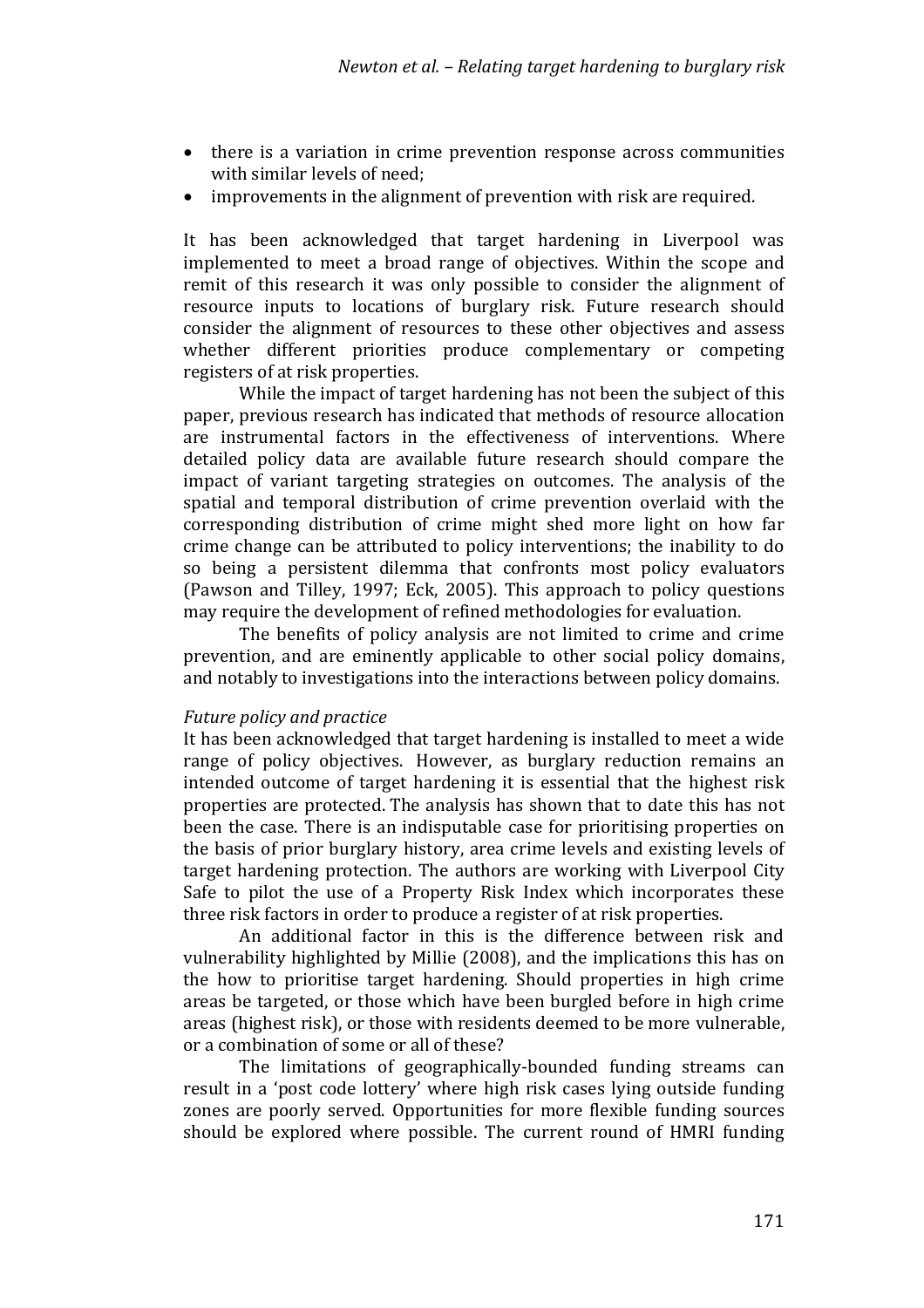offers greater flexibility in providing assistance in that a proportion of funds can now be allocated outside of the regeneration zone.

A clear implication of the research outlined above is the sheer volume and detail of information that would need to be captured on policy interventions such as target hardening, the responsibility for which would fall on a range of agencies and gatekeepers. The centralised approach to data collation adopted by City Safe is valuable offering greater efficiency and economies of scale and the potential to be expanded to a wider range of policy interventions.

## **References**

Anderson, D., Chenery, S. and Pease, K. (1995) *Biting Back: Tackling Repeat* Burglary and Car Crime, Crime Detection and Prevention Series Paper No 58, London: Home Office.

Armitage, R. (2000) *An Evaluation of Secured by Design Housing Within West Yorkshire*, Briefing Note 7/00, London: Home Office.

Bowers, K., Newton, M. and Nutter, R. (2001) 'A GIS‐linked database for monitoring repeat domestic burglary', in A. Hirschfield and K. Bowers eds.) *Mapping and Analysing Crime Data: Lessons from Research and* ( Practice, London and New York: Taylor and Francis.

udd, T. (1999) *Burglary of Domestic Dwellings: Findings from the British* B Crime Survey, Home Office Statistical Bulletin 4/99, London: Home Office.

Chainey, S. and Ratcliffe, J. (2005) *GIS and Crime Mapping*, Chichester: Wiley and Sons.

Clarke, R. (1997) *Situational Crime Prevention: Successful Case Studies*, Monsey, NY: Criminal Justice Press.

Cornish, D., and Clarke, R. (2003) 'Opportunities, precipitators and criminal decisions: A reply to Wortley's critique of situational crime prevention', in M. Smith and D. Cornish (eds.) *Theory for Practice in Situational Crime Prevention*, Crime Prevention Studies, vol. 16, Monsey, NY: Criminal Justice Press.

Deakin, N., and Edwards, J. (1993) *The Enterprise Culture and the Inner City*, London: Routledge.

Duncan, O., and Duncan, B. (1955) 'A methodological analysis of 17. segregation indices', *American Sociological Review*, 20(2) 210‐2

Eck, J, (2005) 'Evaluation for lesson learning', in N. Tilley (ed.) *Handbook of rime Prevention*, Cullompton: Willan. *C*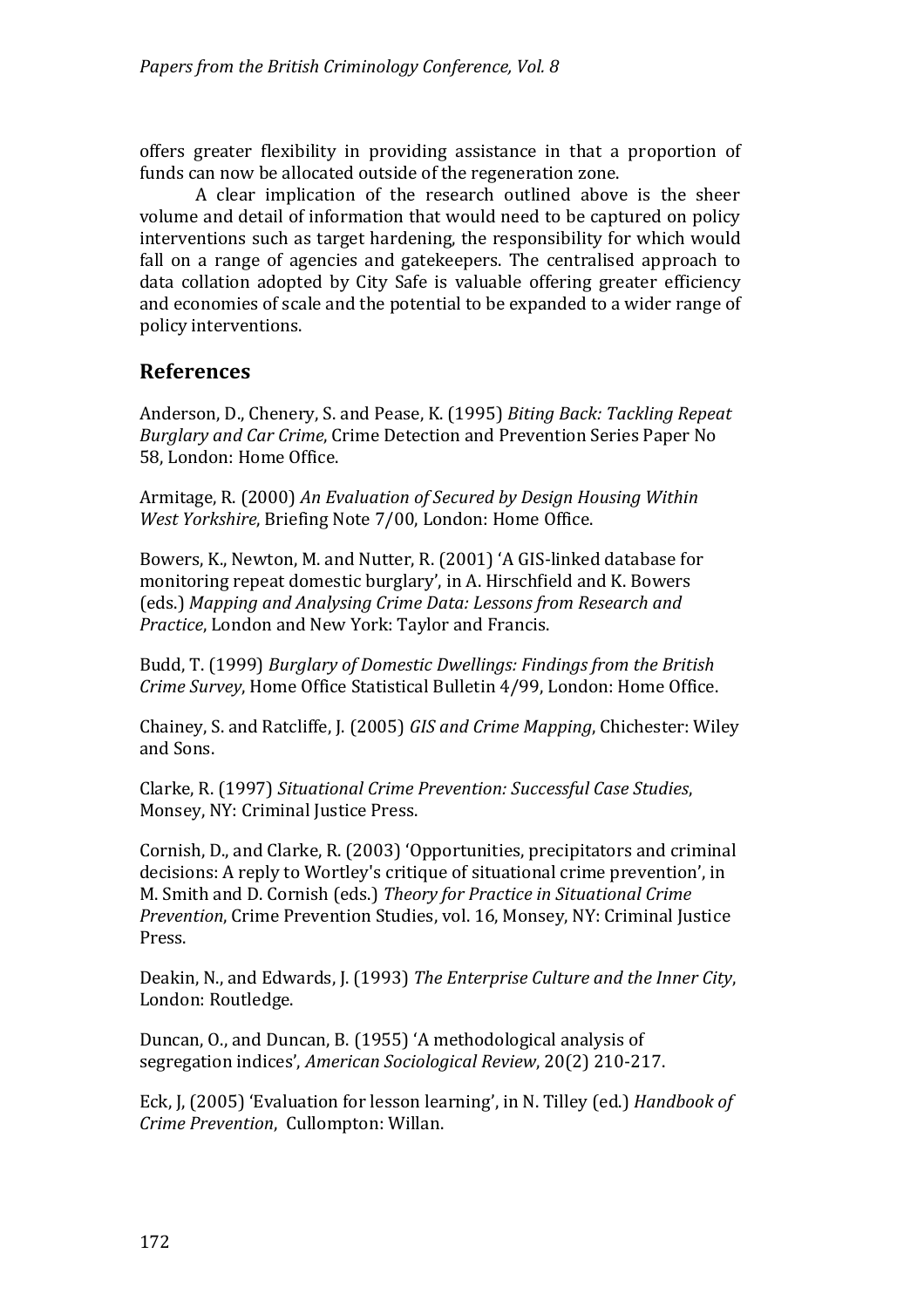Ekblom, P., Law, H., Sutton, M. and Wiggins, R. (1996) *Safer Cities and Domestic Burglary*, Home Office Research Study 164, London: Home Office.

Farrell, G. (2005) 'Progress and prospects in the prevention of repeat victimisation', in N. Tilley (ed.) Handbook of Crime Prevention, Cullompton: Willan.

Hamilton‐Smith, N. and Kent, A. (2005) 'Preventing domestic burglary', in N. Tilley (ed.) *Handbook of Crime Prevention*, Cullompton: Willan.

Harvey, L., Grimshaw, P. and Pease, K., (1989) 'Crime prevention delivery: The work of crime prevention officers', in R. Morgan and D. Smith (eds.) Coming to Terms with Policing: Perspectives on Policy, London: Routledge.

irschfield, A. (2004) *The Impact of the Reducing Burglary Initiative in the* H North of England, Home Office Online Report 40/04, London: Home Office.

Hirschfield, A. and Bowers, K. (2000) 'Targeting resources for crime prevention', in S. Ballintyne, K. Pease and V. McLaren (eds.) *Secure Foundations: Key Issues in Crime Prevention, Crime Reduction and Community Safety*, London: Institute for Public Policy Research.

Hirschfield, A. and Newton, A., (2008) 'The crime-crime prevention relationship: A Manchester case study', *Built Environment*, 34(1) 104-120.

Homel, P., Nutley, S., Webb, B. and Tilley, N. (2004) *Investing to Deliver: Reviewing the Implementation of the UK Crime Reduction Programme*, Home Office Research Study 281, London: Home Office.

Johnson, S. and Bowers, K. (2004) The stability of space-time clusters of 5‐65. burglary, *British Journal of Criminology*, 44(1) 5

icholas, S., Kershaw, C. and Walker, A. (2007) *Crime in England and Wales* N 2006/07, Home Office Statistical Bulletin 11/07, London: Home Office.

Kodz, J., Pease, K. and Stephens, M. (2004) *Explanatory Note for Online Reports 40/04 to 43/04*, Home Office Online Report 39/04, London: Home Office.

Levine, N. (2004) *CrimeStat III--A Spatial Statistics Program for the Analysis* of Crime Incident Locations, Rockford, IL: National Institute of Justice.

Millie, A. (2008) 'Vulnerability and risk: Some lessons from the UK Reducing Burglary Initiative', *Police Practice and Research*, 9(3) 183-198.

Millie, A. and Hough, M. (2004) *Assessing the Impact of the Reducing* Burglary Initiative in Southern England and Wales, Home Office Online Report 42/04, London: Home Office.